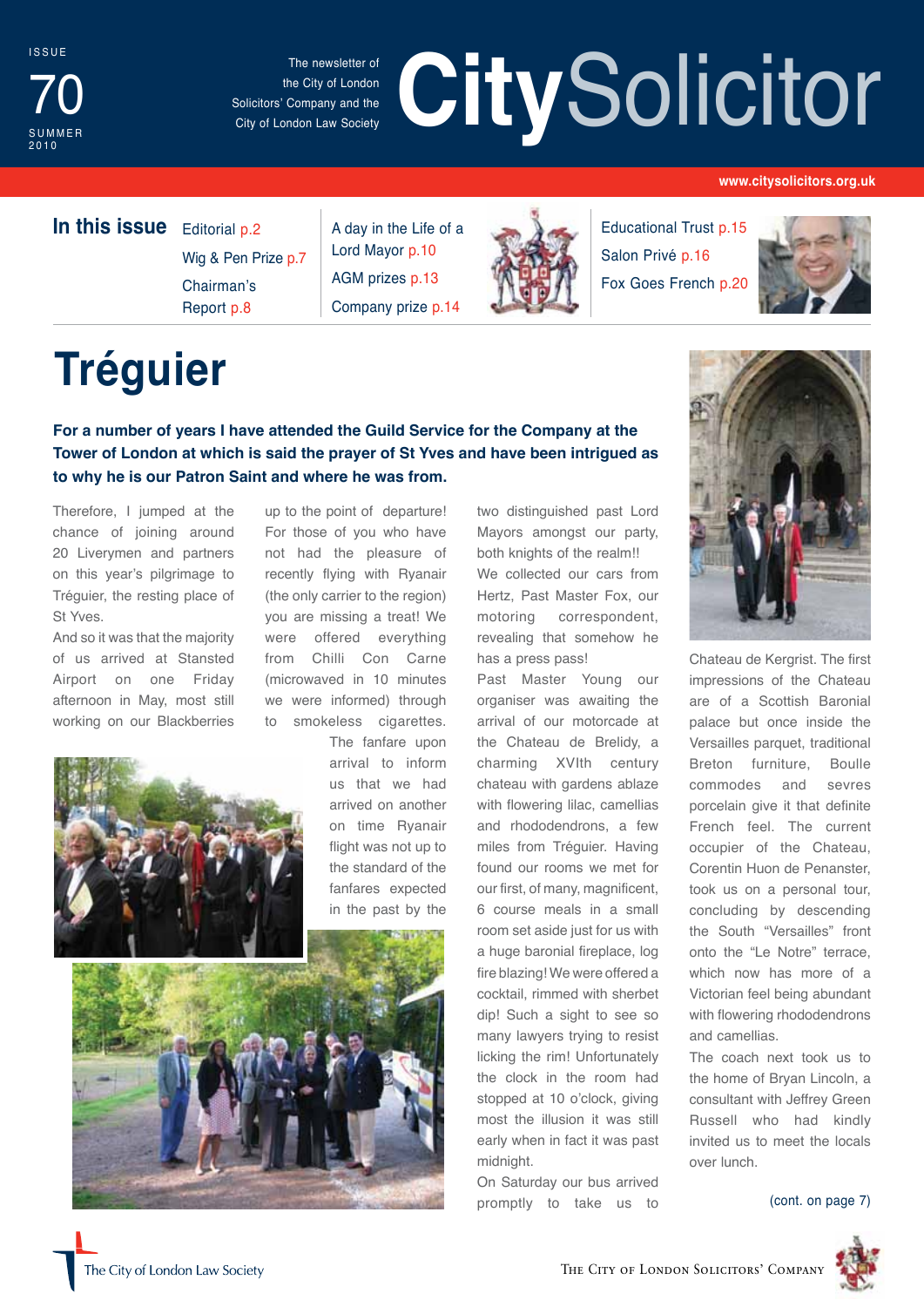### **City**Editorial

Eagle-eyed readers will have spotted the new published format for *CitySolicitor*. Our re-design is the result of consultation with some of our readers, and an attempt to modernise the newsletter with a cleaner and more readable design. As always, your editorial board thrives on feedback, and all comments will be welcomed, with the negative ones being accorded equal weight with the laudatory.

We have always wanted to make the newsletter more newsy. We are proud of our role as the only regularly published newsletter for our community of City solicitors. We intend for the newsletter to be the primary forum for news generated by individual members of our community, as well as news about our company, the City of London Solicitors' Company, and our local professional association, the City of London Law Society. This edition, in our new format, represents a tentative step towards that ambition, and we hope that it meets with your approval.

This is currently work in progress. It will take us a few more editions to reach the point when we can call ourselves a true newsletter of the City profession. But we have taken



soundings from members of our constituency and we are listening to the various suggestions that have been made. However, a newsletter does need news in order properly to fulfil its function. Your editorial board does not have the luxury of a huge budget and a dedicated newsroom. We operate with limited resources. Accordingly, we welcome all input from you, our loyal readers. Please do not hesitate to send us items that you consider newsworthy. You will certainly find us willing to publish.

We look forward to hearing from you!

#### **Clerk to the Company & Secretary of the City of London Law Society**

#### **Neil Cameron**

4 College Hill, London EC4R 2RB Tel +44 20 7329 2173 Fax +44 20 7329 2190 mail@citysolicitors.org.uk

#### **Editorial board**

#### **John Abramson**

58 Fenchurch Street London EC3M 4AB Tel +44 20 7954 8525 Fax +44 20 7954 8961 john.abramson@ chartisinsurance.com

#### **Elizabeth Thomas**

4 College Hill, London EC4R 2RB Tel +44 20 7329 2173 Fax +44 20 7329 2190 mail@citysolicitors.org.uk

#### **Copy deadlines 2010**

Autumn 17 September 2010 Winter 19 November 2010

#### **City of London Law Society – Committee Members**

**President** The Master

**Chairman** † D.A. McIntosh, QC (Hon)

**Secretary** N.A. Cameron

**Administrator** Mrs E.J. Thomas, B.A.

**Policy & Committees Co-ordinator** R.S. Leeder

† Ex-officio as members of the Council of The Law Society

**www.citysolicitors.org.uk**

**Committee** † CHAIRMAN PRESIDENT † P. Barnes † S.W. Davis Miss S. Hawes N.M.L. Hughes V.T. Keaveny C. Martin A.G. Murray-Jones Ms J.C. Palca Miss K.D. Richardson M.C. Roberts, B.A Ms C.F. Usher M.A. Webster

#### **City of London Solicitors' Company – Court of Assistants**

#### **Master**

Alderman & Sheriff D.H. Wootton

**Senior Warden** Alderman J.R.C. White, T.D.

**Junior Warden** M.C. Roberts, B.A.

**Stewards** V.T. Keaveny Alderman Mrs C.F. Woolf, C.B.E.

**Full Assistants**

Past Master N.C.C. Bamping, LL.B. Past Master Miss K.D. Richardson, M.A. Past Master W.J.L. Knight Past Master Ms A.L. Marks Past Master Alderman Sir David Lewis I.C.S. Morpeth J.M. Abramson N.M.L. Hughes D.A.McIntosh, QC (Hon) Dame Janet Gaymer, QC (Hon), C.B.E.

**Additional Assistants** D. Thomas Professor J.R. Salter

#### **Ex-Officio Assistants**

**Past Masters** J.H. Snaith P.J. Purton, O.B.E., L.M.R.T.P.I. D.F. Gray, M.A. E.P.T. Roney, C.B.E.,M.A. Sir Max Williams M.H. Sheldon, C.B.E.,M.A. K.S.G. Hinde, O.B.E., T.D.,M.A. J.A.E. Young, LL.B. D.L. Biddle, M.A. R.H.V. Dixon, M.A. J.A. Rowson Sir Christopher Walford, M.A., D.C.L. His Hon. Harvey Crush S.N. Beare, M.A., LL.B. W.L. King, M.A. J.F. Avery Jones, C.B.E.,M.A., Ph.D., LL.M. R.D. Fox, M.A. M.R. Mathews, M.A. Alderman Sir Robert Finch M.J. Cassidy, C.B.E., B.A.,M.B.A., Dep. J.E. Hume Past Master B.J. Greenwood, LL.B. Past Master A.J.C. Collett, LL.B.

**Clerk** N.A. Cameron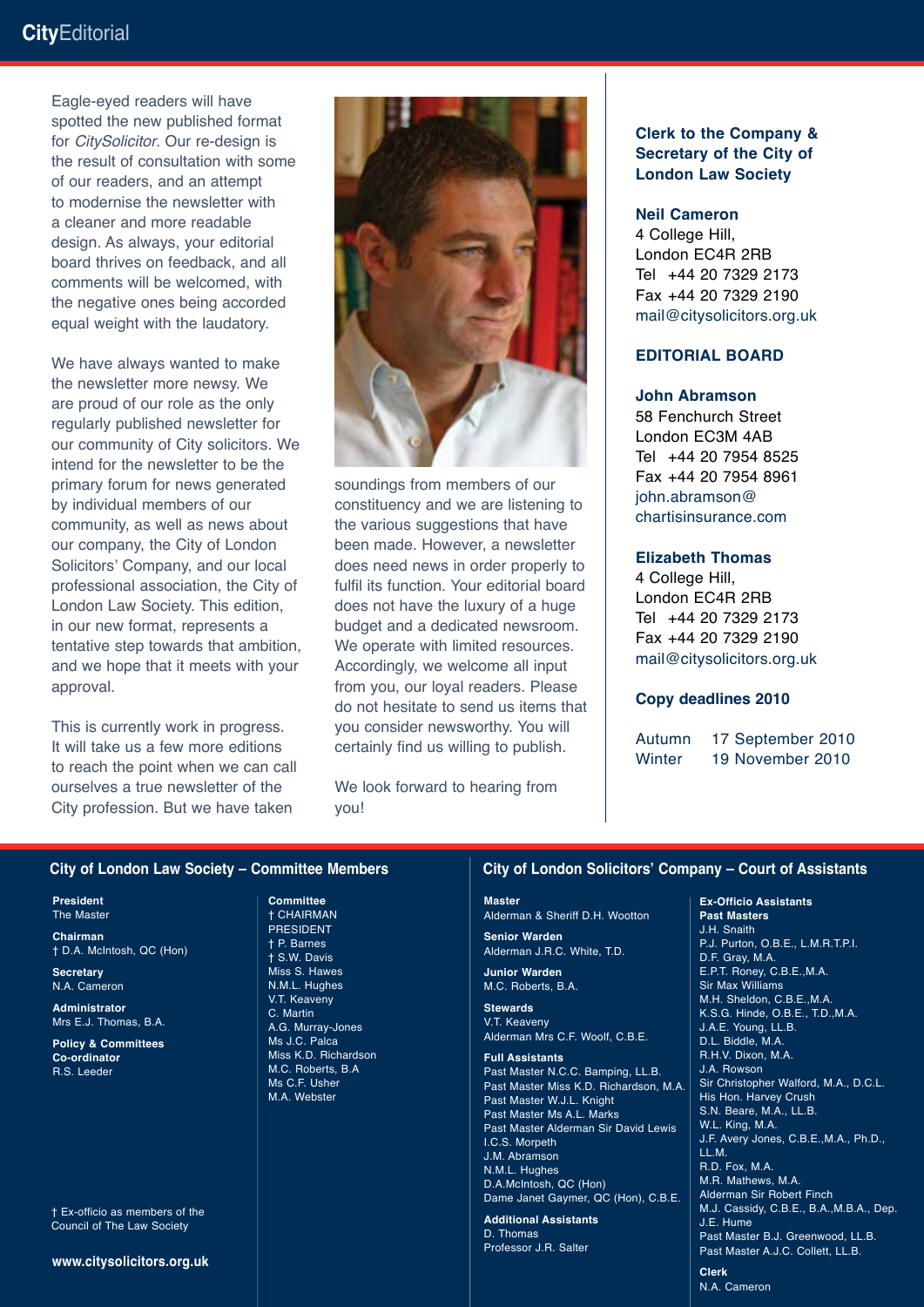#### **Dates for 2010**

#### **The City of London Solicitors' Company**

#### **Mon. 6th Sept**

**General Purposes Committee**, at the Company's offices at 4 College Hill, EC4 at 5.00p.m.

#### **Thurs. 23rd Sept.\***

**Court meeting at 4.30 p.m. followed by Court Dinner at 6.30 p.m.**

#### **Wed. 29th Sept.**

**Election of Lord Mayor, Guildhall, 11.45 a.m. followed by lunch at venue to be arranged. Liverymen.**

#### **Thurs. 4th Nov.**

**General Purposes Committee**, at the Company's offices at 4 College Hill, EC4 at 5.00p.m.

#### **Sat. 13th Nov.**

**Lord Mayor's Show**

#### **Mon. 22nd Nov.**

**Court meeting at 11.00 a.m. followed by luncheon at 1.00 p.m.**

#### **Thurs. 25th Nov.**

**Livery Dinner, Haberdashers' Hall, 18 West Smithfield, EC1.at 7.00 p.m. Liverymen and Guests. D.**

**The City of London Law Society**

#### **Wed. 22nd Sept.**

**Committee of the City of London Law Society at 11.00 a.m.† Carvery Lunch at 1.00** 

#### **Wed. 1st Dec.**

**Committee of the City of London Law Society at 11.00 a.m.† Carvery Lunch at 1.00 p.m.†**

### **Vacancies on Company Law Committee**

The Company Law Committee has two vacancies to fill as a result of resignations of existing members and is therefore seeking applications from prospective new members. Applicants should practice in the area of corporate/company law, be enthusiastic about the opportunity to contribute to the work of the Committee and be able to commit enough time to participate in the work of the Committee, including attending its regular meetings in the City of London.

To apply, please contact the Chairman, William Underhill,

### **Commercial Law Committee**

The Commercial Law Committee of the City of London Law Society has persuaded Chambers to re-introduce a "Commercial" category into its directories. It is too late for the 2011 edition, but firms will be invited to file submissions by 31 October this year or 31 January 2011 for the 2012 edition.

The Commercial Law Committee has been campaigning towards this end for four years or more, and Chambers confirmed their agreement at a recent meeting attended by Committee members from Speechly Bircham LLP, Baker & McKenzie LLP, Fox Williams LLP, Travers Smith LLP, Dechert LLP and Simmons & Simmons. Chambers commented that it "recognises this as a significant and exciting area of law, and is exploring the possibility of including a commercial section in its future quides".

*Nick Mallet, Chairman, DMH Stallard*

### **Land Law Committee**

The Land Law Committee has discussed a wide range of topics at its meetings in the first half of 2010.

Nick Brown, Chairman (CMS Cameron McKenna LLP) reports that "We have continued the preparation of service charge provisions which are compliant with the Code for Leasing Business Premises. We hope that the opportunity will arise for our draft to be considered in the context of the proposed revision of the Code.

We have also prepared a response to the Land Registry consultation on e-conveyancing. Although the current proposals will have very little impact on the transactions which we undertake it is assumed that the format adopted will set the pattern for the expansion of e-conveyancing into more complex transactions, so it is important to be involved at this early stage.

We have considered the decision in Good Harvest Partnership LLP -v- Centaur Services Limited and its implications for landlords, tenants and tenants' guarantors. We await the outcome of the decision in the Court of Appeal before proposing any changes in practice in relation to leases and certificates of title.

We continue to monitor the industry's response

at Slaughter and May (e-mail: william.underhill@ slaughterandmay.com; Tel: (0)20 7090 3060) before 30 November 2009. When applying, please send a CV and give an indication of your main areas of interest in the work of the Committee.

to the CRC Energy Efficiency Scheme and the need to incorporate relevant drafting in new leases.

We are also considering the effect of the repeal of the statutory instrument that currently exempts most leases and assignments from the application of the Competition Act 1998 prohibition of agreements that prevent, restrict or distort competition."

*Nick Brown, Chairman, CMS Cameron McKenna LLP*

### **Financial Law Committee**

The Financial Law Committee has remained busy with responses to a range of Government consultations, including:

- the Treasury Consultation on Resolution Arrangements for Investment Banks,
- MOJ Consultation on proposed amendments to Article 14 of the Rome Regulation
- DBIS Consultation on updating of the law on the Registration of Charges. This working group is chaired by Richard Calnan of Norton Rose LLP

The responses on these topics are on the CLLS web-site.

Geoffrey Yeowart (Hogan Lovells LLP, deputy chairman of the Committee) and Dorothy Livingston (Herbert Smith LLP, chairman of the Committee) are members of a UK working group advising the Scottish Government on the Legal and Practical issues related to the implementation of the provisions of the Bankruptcy and Diligence etc (Scotland) Act 2007. This is intended to establish a new system of floating charges applicable to Scottish assets, with significant knock-on effects for companies established in other parts of the UK, in the EU and third countries. Issues under discussion include the intended scope of the Act in relation to charges created under the law of third countries, the compatibility of the legislation with EU law and the costs in potential double or additional registration steps for the very large numbers of affected companies, their secured lenders and the Registration services. A report will be delivered later this summer.

A working party chaired by Mark Campbell (Clifford Chance LLP), has also examined the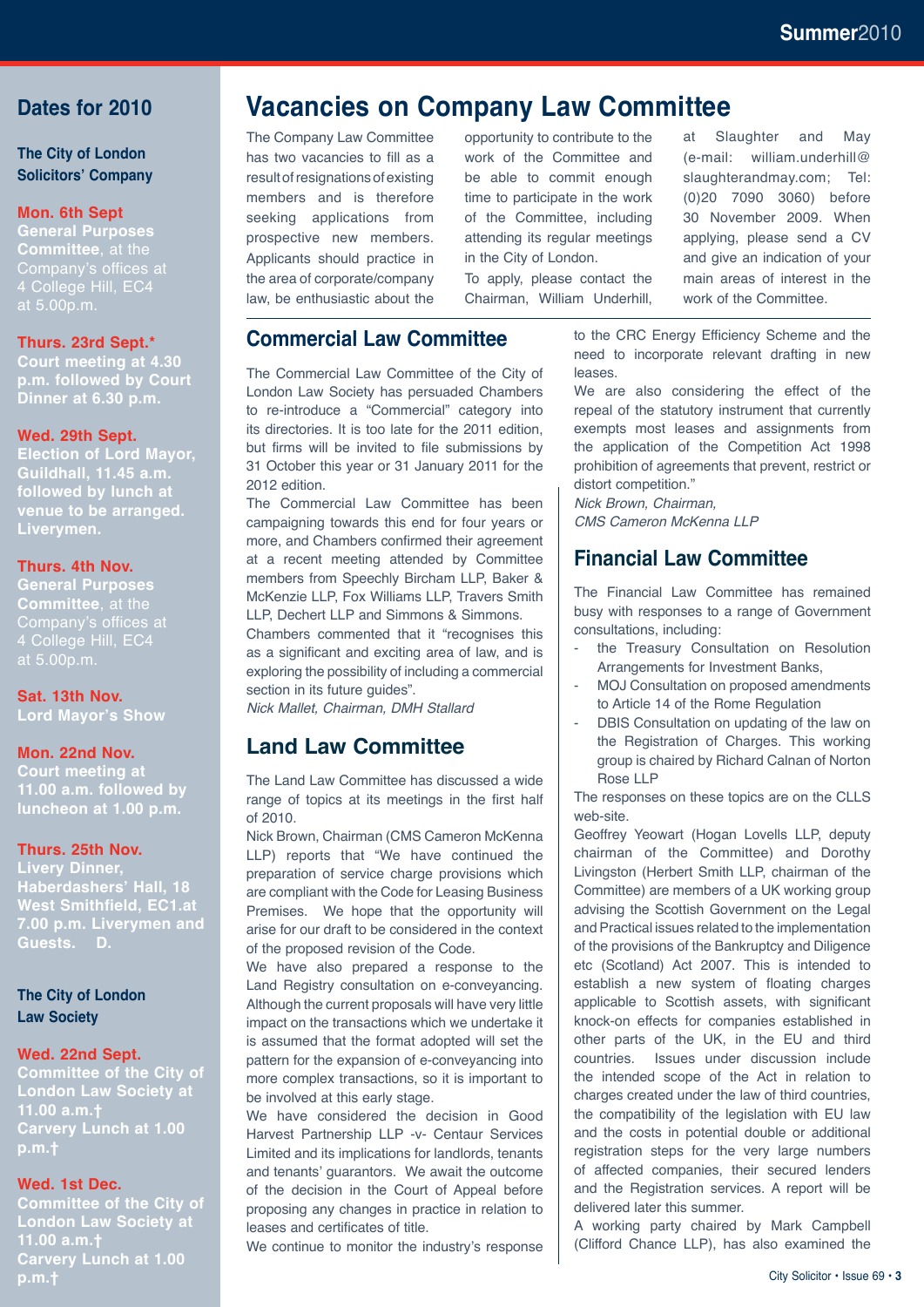legal basis for the practice of reviewing corporate constitutional documents following changes to the law in the implementation of the Companies Act 2006. The resulting paper will be placed on the CLLS web-site.

Dorothy Livingston continues to represent the CLLS on the Banking Liaison Panel established under the Banking Act 2008 to advise the Treasury on the Code of Practice and core subsidiary legislation dealing with the resolution regime for UK incorporated and regulated deposit taking banks.

The Committee has a watching brief for UK and EU proposals in relation to the supervision of operations of financial institutions, a matter which also engages the Regulatory Law Committee.

The Committee has also commented in response to a survey on proposals for the introduction of a European Attachment Order in relation to bank accounts which would not require registration with national courts, or, so far as can be seen, be subject to the supervision of EU courts other than that issuing the Order. It is proposed this would apply to pre-judgment freezing orders as well as enforcement of monetary judgments. The Committee has pointed out that bank accounts may be subject to charges, liens and rights of set-off which should be recognised ahead of court-based attachments, that the reasonably accessible safeguards appeared wholly lacking as regards the account holder (who could include an innocent third parties whose property could be effectively "expropriated" in circumstances ranging from mistaken identity to malicious litigation) and that the existence of such orders would increase legal uncertainty, add to bank costs, add to the risk of claims against banks and to the cost of borrowing and discourage the maintenance of accounts within the EU where other convenient arrangements were available. The Committee submitted that this was not the right approach to any perceived difficulties of execution and it would be better to maintain the status quo than to go down this road.

Dorothy Livingston states that "We are looking forward to a busy time as all these pending proposals crystallise in proposed legislation and their effect on financing transactions can be better gauged".

*Dorothy Livingston, Chairman Herbert Smith LLP*

#### **Training Committee**

Over the last few weeks, the Training Committee has been monitoring developments with the SRA's new Qualified Lawyers Transfer Scheme (QLTS) which will replace the current Qualified Lawyers Transfer Regulations 2009 (and accordingly the Qualified Lawyers Transfer Test) from early 2011. The SRA has announced that applications under the 2009 Regulations will cease to be accepted after 31 August 2010. Therefore, the deadline is rapidly approaching for anyone wishing to apply under the current regime.

The SRA has started the establishment of the new assessment regime under the QLTS by beginning the process of appointing an organisation which will run those assessments. At the time of going to print, the SRA had not announced whether it had appointed an assessment organisation nor had it announced any details of the form the new assessment regime will take. The Committee will continue to monitor this.

Not only will there be a new assessment regime under the QLTS, there will also be a wider range of jurisdictions covered by the scheme. The SRA has not announced which jurisdictions will be covered and the Committee will continue to track this. Looking forward, the SRA has announced it will move to "outcomesfocused regulation" ("OFR") with effect from 6 October 2011 and has launched two consultations in support of this new approach – "Outcomes-focused regulation – transforming the SRA's regulation of legal services" and "The architecture of change: the SRA's new Handbook". The CLLS's Professional Rules & Regulation Committee will take the lead on responding to these consultations but the Training Committee will contribute to the Responses insofar as the consultations touch on education & training issues.

One consequence of this move to "OFR" is that the SRA's Education & Training Unit will be working on a re-write of the Training Regulations to align them with the principles which will form the basis of OFR.

The plan is that education & training rules and guidance will form part of the new Handbook and as such there will be a great deal of work done to ensure the existing guidance is consistent with the new OFR "format". There will be consultations on this coming out later in the year.

The Training Committee will keep track of this work over the next few months.

While the SRA has not published any definite plans for the OFR-related work that is being undertaken by its Education and Training Unit, the principles which are underpinning this work are:

- Expressing the requirements of the education and training regulatory framework in terms of outcomes rather than requirements wherever possible with an emphasis on learning outcomes which demonstrate competence rather than reliance on process
- Allowing for further flexibility within the qualification process and routes to entry where appropriate and developing a platform which has the flexibility to accommodate future changes to policy without the need for further wholesale review
- Being prescriptive only where necessary on a targeted and risk based approach where possible
- Putting in place effective quality assurance arrangements for all core education and training requirements and moving those elements which are delivered within the practice environment explicitly into the authorisation, risk centre and supervisory models

It is not yet clear what the end result of this work will be but we anticipate it will touch on all aspects of the "training continuum" from the LPC, through the PSC & the Training Contract to CPD.

While this move to OFR has meant the SRA's "Agenda for quality" project has been put on hold for the time being, it will not affect the introduction of the QLTS and the work-based learning pilot will continue as planned.

*Tony King, Chairman, Clifford Chance LLP*

#### **Regulatory Committee**

The City of London Law Society ("CLLS") Regulatory Committee (the "Committee") meets monthly and, from 9 March 2010 to 20 June 2010 it has responded to a number of Government and EU consultations and expects to become even busier in this respect as the law is developed in response to the economic crisis:

1. **A response to HM Treasury and the Financial Services Authority on the Draft Alternative Investment Fund Manager's Directive (the "AIFMD")** The Committee's core concerns in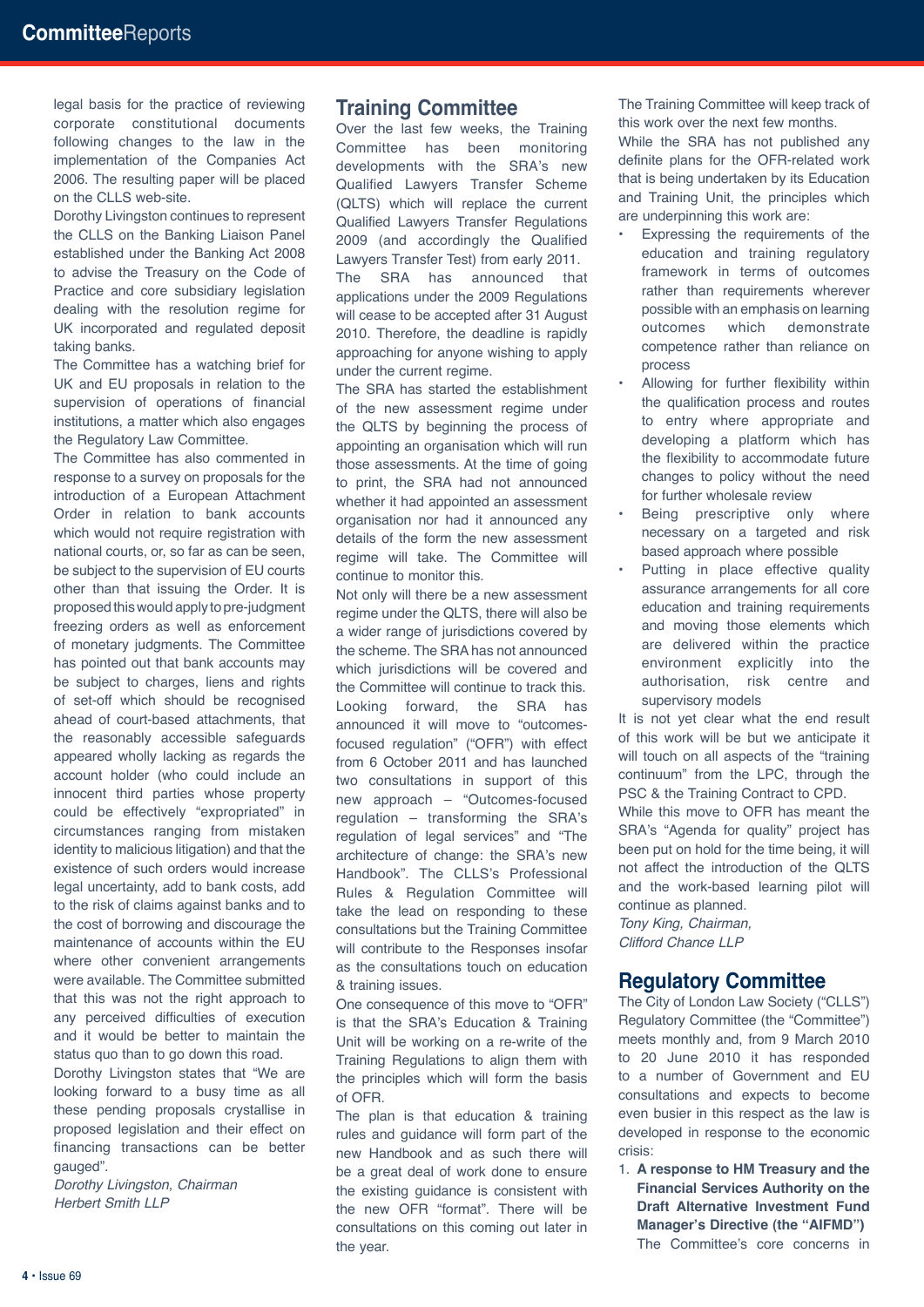respect of the draft AIFMD ahead of the European Council meeting on 10 March 2010, which were focused on scope, subsidiarity and proportionality (particularly in respect of the third country provisions) and depositary issues. The Committee suggested that, as a minimum, the directive should be amended to ensure that these issues can be dealt with at level two following further consideration.

**2. A response to Financial Services Authority Consultation Paper 09/31 - Delivering the Retail Distribution Review: Professionalism; Corporate Pensions; and Applicability of RDR Proposals to Pure Protection Advice**

 The Committee's response focused on the Financial Services Authority's (**"FSA"**) proposals relating to the governance of professional standards, the applicability of the Retail Distribution Review (the **"RDR"**) to pure protection advice and the FSA's comments on the scope of the RDR as it applies to firms providing discretionary investment management services. The Committee warned against the FSA' presumption in the consultation paper that firms who are actively engaged with clients on a regular basis will be likely, at some point during the relationship, to provide their clients with investment advice and advised that this determination should turn on whether or not MiFID investment advice is being given as a matter of fact.

 Particular thanks are due to Patrick Buckingham for his work on this submission.

#### 3. **A response to HM Treasury Consultation Paper "Establishing Resolution Arrangements for Investment Banks"**

 The Committee also liaised with the Insolvency Committee and submitted a response to the HM Treasury's consultation on establishing resolution arrangements for investment banks. The submission can be viewed on the CLLS website, but some salient points included:

• Definition and scope

 Which investment firms are caught by the proposals, that the arrangement should only apply to firms of genuine significance and that the holding of client assets should not be a "bright" line" factor in determination of application.

• Client Assets Trustee/BRO

 The Committee agreed with the Insolvency Committee that a client assets trustee is unnecessary, but there is merit in introducing a Business Resolution Officer (BRO), subject to further clarification of role and responsibilities.

• Market-facing actions/BIPs

 The Committee cautioned against prescribing rules that make it obvious that a firm is in distress. It also agreed that having a Business Information Pack (BIP) is, in principle, a good idea; but that it should be an aide for an administrator to navigate the business and not an unwieldy attempt to provide full, up-to-date details of the firm.

• Client Assets

 A thorough review of the client assets rules is welcomed. However, the regulatory response to the Lehman collapse should not result in an overengineered regime being imposed on small, uncomplicated firms.

 Particular thanks are due to Rob Moulton, Richard Stones and Bob Penn for their work on this submission.

#### **4. A response to FSA Consultation Paper 10/3 on Effective Corporate governance**

 The Committee welcomed the FSA's attempts to clarify its expectations of persons performing significant influence functions within authorised firms, agreed that any inconsistencies should be eliminated from the FSA Handbook and supported the proposal to ensure consistent treatment across all regulated firms, regardless of their corporate status. However, the Committee also raised a number of significant reservations regarding certain of the FSA's proposals. The formal submission can be viewed on the CLLS website.

 Particular thanks are due to David Berman for his work on this submission.

**5. Comments on CESR's Technical Advice to the European Commission in the context of the MiFID Review – Investor Protection and Intermediaries**

 The Committee made submissions to CESR in response to its proposals relating to the scope of investment advice under MiFID. In particular, its amendment to Article 52 of the MiFID level two directive.

 The Committee disagreed with CESR on the interpretation of the current law

in respect of Article 52, but agreed that the position should be clarified - though such clarification should not risk re-characterising general recommendations as personal recommendations. The CLLS response, which includes its proposed alternative wording, can be viewed on the CLLS website.

**6. A Law Society/CLLS joint response to Chapter 10 of FSA Consultation Paper 10/10: Proposed changes to the Controllers Regime in the Supervision Manual: Guidance on aggregation of holdings for the purpose of the prudential assessment of controllers**

 The Committee prepared a joint response to FSA Consultation Paper 10/10 alongside the Law Society's Company Law Committee.

 In the Committee's view, an agreement should have three key elements if the parties to it are to be treated as "acting in concert" for the purposes of Part XII FSMA: (i) the contemplated acquisition of shares or voting power; (ii) the imposition of restrictions on the parties to the agreement in relation to the exercise generally (rather than on specific issues) of the voting power, or the rights attaching to shares, held by them (including those so acquired); and (iii) an ongoing or durable nature. In this regard, the Committee strongly disagreed with the FSA's approach in the proposed guidance in relation to the contemplated acquisition of shares or voting power on the grounds that the concept of "acting in concert" is not relevant in a situation where parties who already hold relevant shares or voting power simply come together to act in relation to their respective holdings (which is better characterised as a Common Policy Agreement under section 422(5)(a) (i) FSMA). In stressing this point, the Committee stressed the need for the FSA Rules to be consistent with the Acquisitions Directive.

The Committee disagreed with the FSA's guidance in situations where two or more persons come together solely to acquire ownership but (following that acquisition) make ownership and voting decisions separately. In the Committee's view the guidance should focus on the proposed ongoing relationship between the parties following an acquisition.

*Margaret Chamberlain, Chairman, Travers Smith LLP*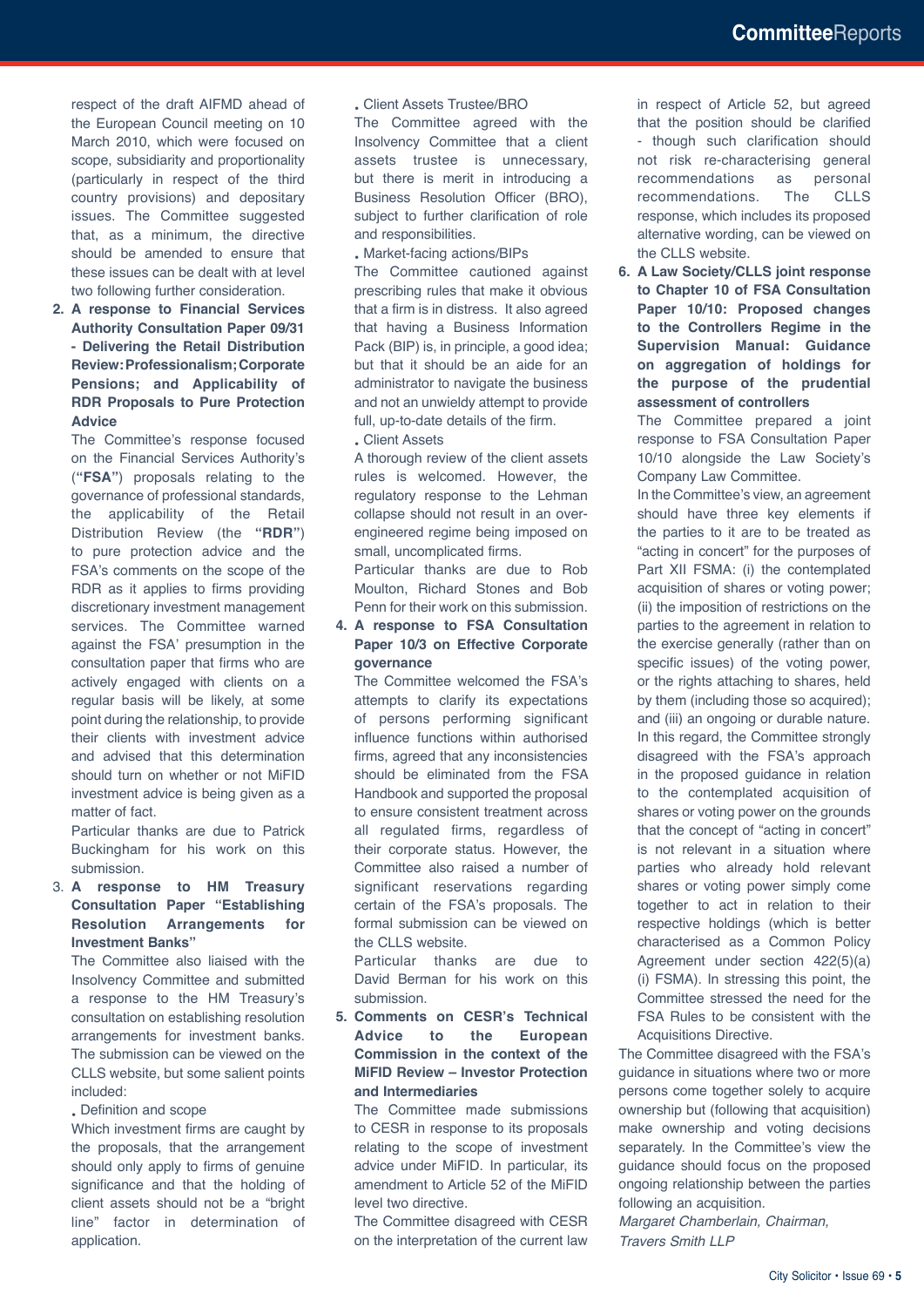# **Policy and Committees Coordinator's Report**



The first of these, "Outcomes-focused regulation ["OFR"] transforming the SRA's regulation of legal services" (with responses due 27 July 2010 - http://www.sra.org.uk/sra/ consultations/OFR-handbook-May.page), is a more general consultation which gives an overview of the SRA's OFR programme. (See April E-Briefing on www.citysolicitors.org. uk). The second current paper, "The architecture of change: the SRA's new Handbook" (with responses due 20 August 2010 - http://www.sra.org.uk/sra/consultations/OFR-handbook-May.page) is more detailed and basically concerns how the OFR programme will be expressed in the wording of the new Handbook. (The SRA has stated that the Handbook will replace the current Solicitors Code of Conduct as part of this work. Its stated aim is to have the Handbook bring together all of the SRA's regulatory requirements to show how the elements of the new regime will interlink.)

The two current consultation papers represent the first tranche in a fairly intense consultation programme. In addition to the papers that it has already released, the SRA has said that it intends to publish:

- A second consultation on the Handbook in October 2010.
- A Policy Statement on "Outcomes-focused regulation: Transforming the SRA's Regulation of Legal Services" with the timetable setting out the transition to OFR, the full costbenefit analysis and equality impact assessment, in October 2010.
- The final Handbook in March/April 2011 and license the first ABSs by 6 October 2011.

The SRA's apparent aim is to have the ABS enabling provisions in place by the 6 October 2011 deadline and the revised Handbook in place 6 months prior (i.e by 6 April 2011). The CLLS's Professional Rules and Regulation Committee (PR&RC) will be leading in drafting the CLLS's response to both consultation papers, with the current Handbook consultation expected to also be of interest to a number of other CLLS Committees.

Members of the PRRC have also been active in representing the CLLS in the SRA's professional reference groups, namely the ABS Working Group and the Accounts Reference Group.

While the CLLS's professional representation and specialist committees are currently engaged in considering a range of issues, most members will by now be aware that the SRA recently released the first two papers from its " Freedom in Practice transformation programme".

The CLLS is also continuing to work on raising its profile amongst key policy makers through working with its media consultants, Lehmann Communications. Lehmanns are currently working with the Chairs of a number of the CLLS Committees to identify policy issues that may be relevant to the media.

In addition, since the last report, the CLLS's specialist Committees have continued to produce a large number of submissions in response to various consultations. The submissions produced by the Financial Law, Land Law, Regulatory Law and Training Committees are referred to in their respective Committee reports. In addition, the following submissions have been lodged since the start of April:

- The PR&RC recently responded to a Ministry of Justice consultation on "Disclosure of information by the Office for Legal Complaints and the Legal Services Board: Orders under sections 152(3)(g) and 168(3)(g) of the Legal Services Act 2007"
- The Company Law Committee recently responded to the Institute of Chartered Secretaries and Administrators (ICSA) "Review of the Higgs Guidance" consultation, and theTakeovers Joint Working Party of the City of London Law Society Company Law Sub-Committee and the Law Society of England and Wales' Standing Committee on Company Law responded to the Takeover Panel consultation "PCP 2010/1 – Profit forecasts, asset valuations and merger benefit statements."
- The Insolvency Law Committee recently responded to a consultation on the official receiver becoming trustee of the bankrupt's estate on the making of a bankruptcy order and removal of the requirement to file a 'no meeting' notice in certain company winding up cases. The Committee also commented on an UNCITRAL Legislative Guide on Insolvency Law Consultation: Part Three - Treatment of Enterprise Groups in Insolvency.
- The Revenue Law Committee also recently responded to the the HMT simplification review - capital gains rules for groups of companies and the HMT/HMRC discussion document "Proposals for controlled foreign companies (CFC) reform".

Robert Leeder, Policy & Committees Coordinator, CLLS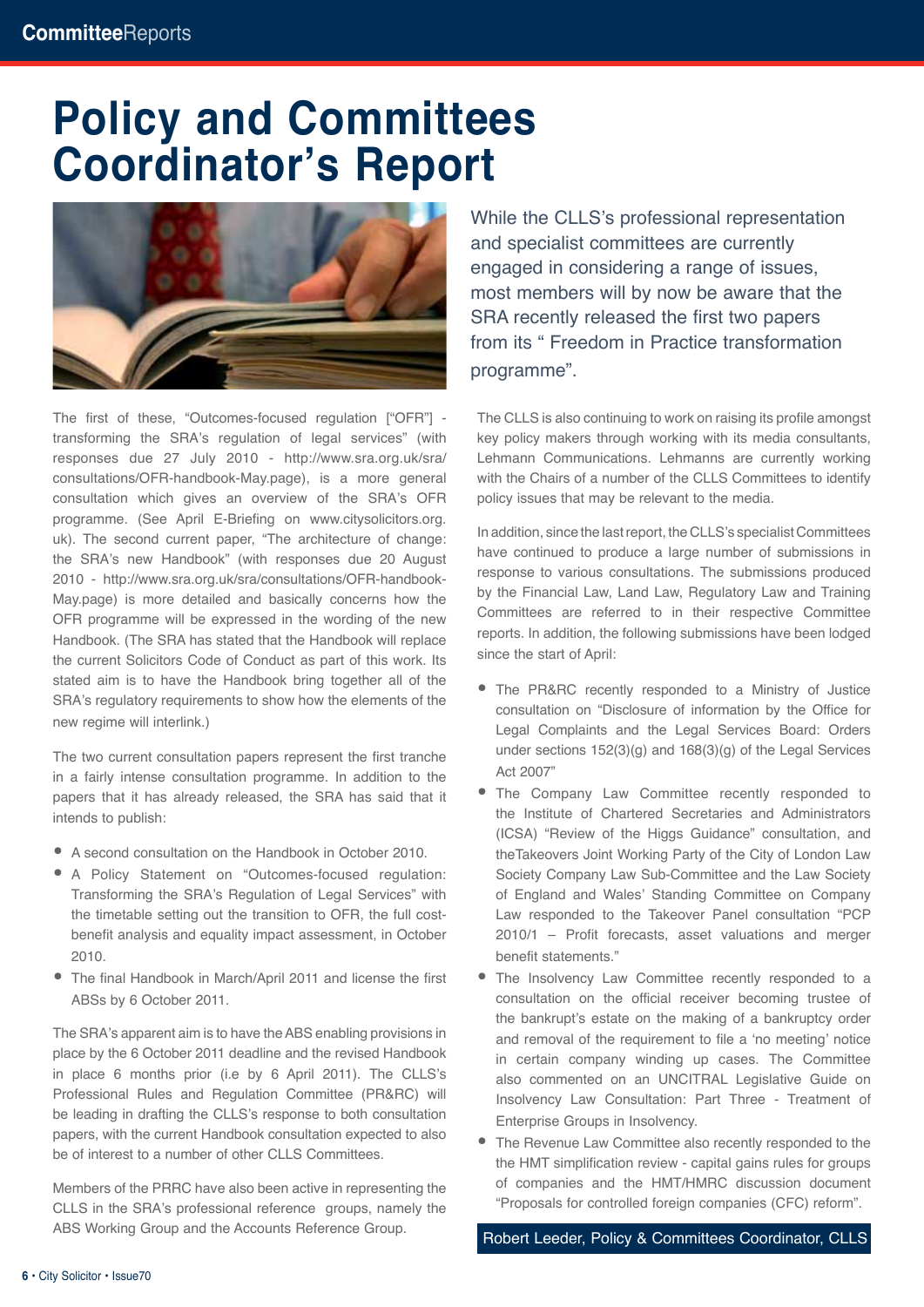### **Tréguier (cont. from front cover)**

At 5pm we departed, only to realise our next "banquet" would be a few hours later. On the return to our accommodation we took a small detour to see the wonderful cliffs and seafront, reminiscent of somewhere in Cornwall.

On Sunday we all travelled, robes and all, to the small cathedral in the square at Tréguier. Entering the cathedral we took our place in the choir to await the remains of St Yves, along with the vast number of clergy. After about an hour and a half of a Mass carried out in a mix of Breton and Latin, and a cold spring draught enough to freeze the Master's fur trim, we exited the cathedral to process to MinihyTréguier with the other lawyers present and with various local parishes. Having made our pilgrimage I now know that St Yves was born in the thirteenth century, was educated in Paris and Orleans and was an advocate of the poor and is the patron saint of lawyers.

On our return from our round trip we were presented with a fine lunch and with several speeches from local clergy and the town's Mayor. Having depleted in number by some early departures, the remainder returned to the Chateau de Brelidy.

On my final afternoon I wandered into Brelidy where to my astonishment found that the village church was dedicated to St Columba (who had apparently travelled to Breton in around 590)! A walk down a sheltered lane also brought me to St Columba's well.

Our final morning brought news! A certain volcano was misbehaving yet again and flights were being cancelled! Would we all get back? Luckily the news was good and we made our flight on time, fanfare and all. A big thank you must go to John Young who really did organise the whole trip seamlessly and also to the Master, Sir David Lewis, and his wife, who gave up their time to be with us!

> **Paul Barnes, Liveryman, Charles Russell LLP**

# **The Wig & Pen Prize 2010**

**The City of London Law Society and the City of Westminster and Holborn Law Society are pleased to announce the launch of the 2010 Wig & Pen Prize, awarded for pro bono legal work by a young solicitor. The Prize is awarded to a candidate whom the judges feel has made a significant contribution to the quality of justice in their communities and in helping to ensure that the legal system is open and available to all.** 

The Wig & Pen Prize has been awarded since 1979 and applications for this year's Prize are invited from individuals who have undertaken pro bono work between September 2009 and September 2010, have been admitted as solicitors for less than 5 years and who are a member of the City of London Law Society (CLLS) or the City of Westminster and Holborn Law Society (CWHLS) or work as a solicitor within the catchment area of either Law Society.

In particular, the judges will take into account -

- (a) the length of time involved in giving free legal advice or representation to people who have otherwise failed to obtain access to justice;
- (b) the candidate's involvement in setting up new or innovative projects providing free legal

services to people who would otherwise fail to obtain access to justice;

- (c) the significance of the candidate's service to their clients and their community; and
- (d) the extent to which the candidate's contribution was made in his or her own time outside that person's normal employment.

Application packs are available from each Society's website at www. citysolicitors.org.uk or www.cwhls. org.uk and the closing date for applications is 15th October 2010.

The Prize consists of a silver ink stand and quill pen to be held by the winner for one year and a cash sum of £1,000 which is paid to the charity or project of the winner's choice as approved by CLLS and

CWHLS. In certain circumstances a second Prize may be awarded to a candidate who is not in receipt of the first Prize and, at the closing date for entries, does not work within the local Law Society catchment area of the first Prize winner. The second Prize consists of a cash sum of £500 to be paid to the charity or project of the winner's choice as approved by CWHLS and CLLS.

The Prize will be awarded at the annual Mary Ward Lecture on the evening of 9th November 2010.

We hope that firms will encourage applications, not only to recognise the pro bono achievements of their young solicitors, but also for the opportunity to win up to £1,000 for the applicant's chosen charity or project.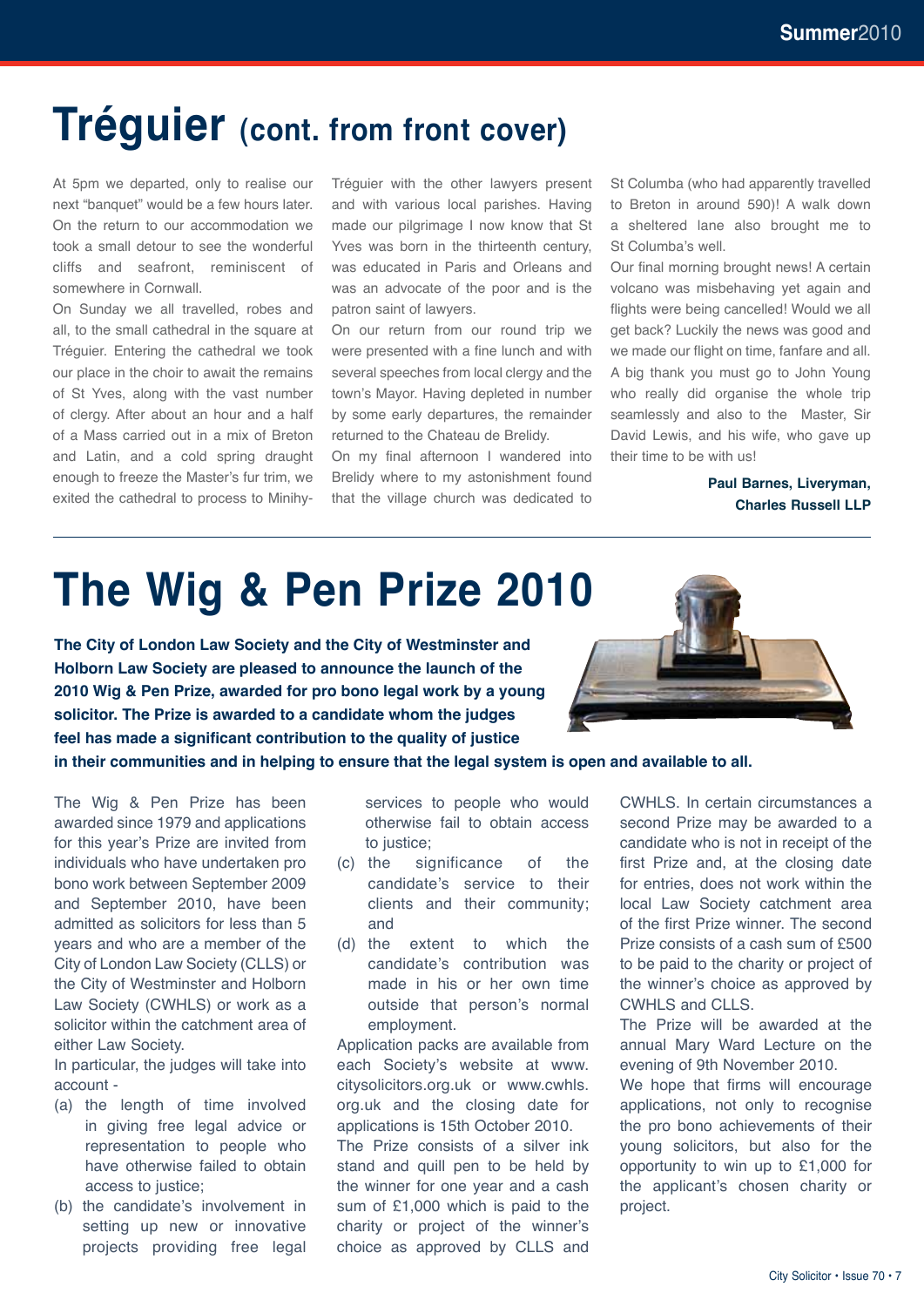

**White TD David McIntosh (QC Hon)** Chainnan<br>City of London Law Society Chairman

### **Chairman's Report to the City of London Law Society Annual General Meeting at Tallow Chandlers Hall 14th June 2010**

**Time flies when you are enjoying yourself and so it is hard for me to believe that I became Chair of the CLLS as long as six years ago and that this is my fifth and penultimate annual report on the Society's progress.** 

What is easily believable is that we are stronger and more influential on behalf of our City membership than we have ever been and that we have plans to continue to improve upon this. These plans, as many of you know, include the recruitment of a Chief Executive to provide, we expect, long term continuity and of a senior City lawyer to replace me as Chair at next year's AGM.

I am confident that we will be able to attract a first class Chief Executive and also, now that my job is more attractive than when I first took it on, an excellent Chair to succeed me.

So you can be confident that we will be able to create a management and representative model capable of expanding our services beyond the present as and when needed.

I look forward to continuing as Chair in tandem with the Chief Executive, as soon as he or she is on board and, in a year's time, passing the Chairmanship over to an impressive successor who will have been able to find his or her feet as Vice-Chair for a reasonable period ahead of next June.

It is important that these transitions go well given that the CLLS has much on its agenda which requires constant attention in order to safeguard the interests of our, now 57, corporate firms; more than 14,000 thousand individual members and of their regular clients. These constant agenda items include:

#### **REGULATORY SCRUTINY AND LOBBYING**

Like the painting of the Forth Railway Bridge this is a never-ending task. Henry VIII had fewer wives than our responses to SRA Conflicts of Interest consultations and far less than the total number of papers which our Professional Rules and Regulatory Committee have produced in response to SRA consultations.

The Lord Hunt and Nick Smedley investigations and Reports, as part of the follow-up to Sir David Clementi's recommendations and the Legal Services Act, continue to impact upon the delivery of legal services and to generate endless Consultations.

The Professional Rules and Regulations Committee involves the Risk Management partners from 11 of our leading corporate member firms and there is no doubt that their considerable efforts have been of immense value over the last few years and continuing. So has our ease of access to the SRA. Our last meeting with the SRA was as recent as last week. The SRA Chair Charles Plant mentioned during the meeting the importance they place upon our six-monthly meetings which he as well as we are keen to continue.

We were assured by Charles Plant that Nick Smedley's recommendations are being incorporated in the redrafting of the SRA Handbook to make it outcome-focussed and applicable to Alternative Business Structures and traditional law firms alike by the target date of 6th April 2011 for new and simpler Rules, being six months prior to the 6th October 2011 Alternative Business Structures commencement date.

We continue to liaise and work with the national Law Society (with whom we as usual met before we visited the SRA) on common regulatory issues, while ploughing our own furrow on matters particular to our own membership.

We are also regularly involved in lobbying and responding to the European Commission, in particular by way of our request for the dismantling of unnecessary obstacles to cross border practice throughout Europe. We have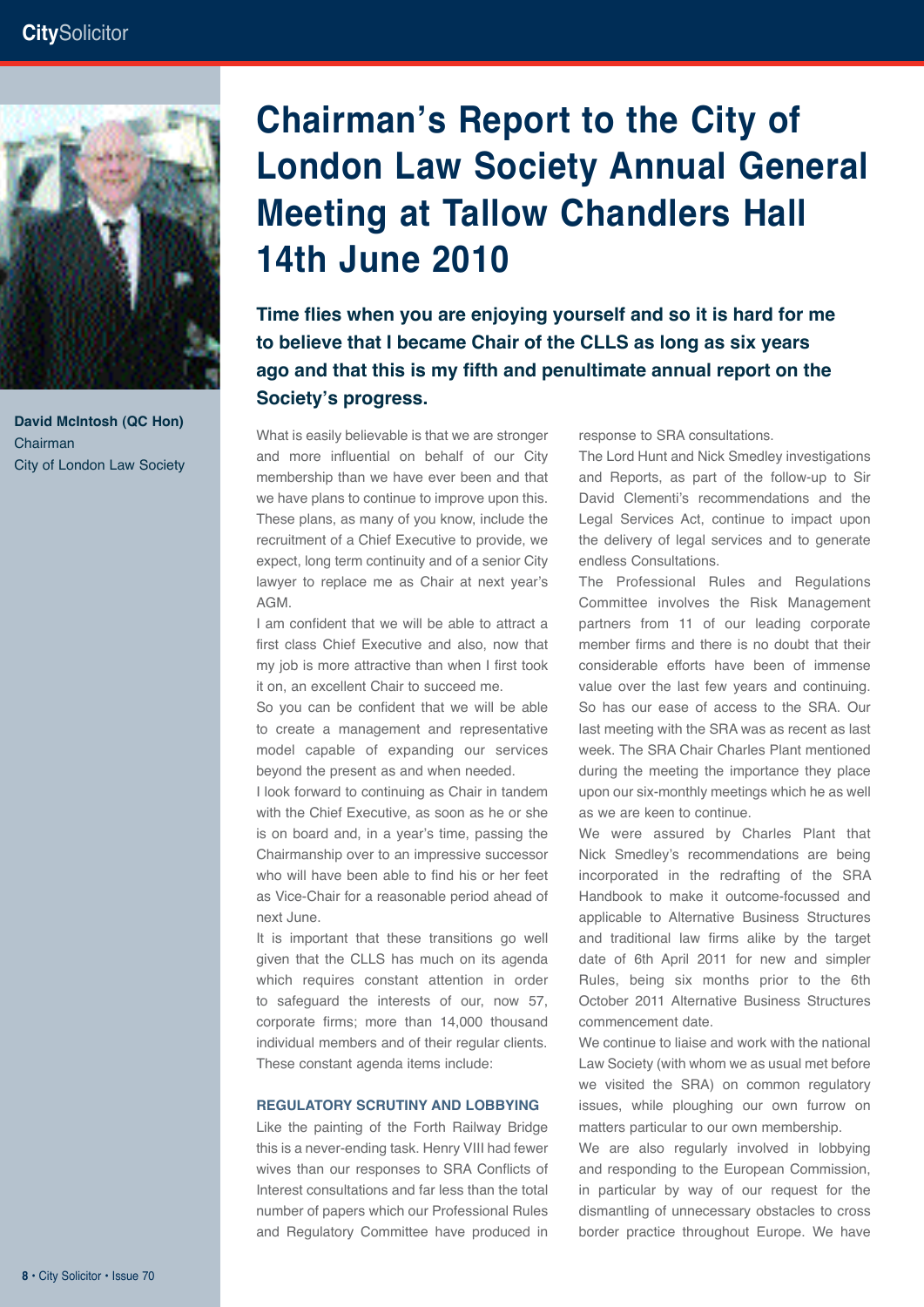bolstered this with a well researched and presented report from Cardiff University and are in the process of lobbying other EU Bar Associations who represent commercial and international law firms to support us. Throughout this we have had the benefit of being helped and accompanied by leading Partners from three of our leading international corporate member firms.

#### **SPECIALIST COMMITTEE WORK**

Our 16 specialist Committees have between them, over the last twelve months, submitted 94 papers to Government and others. (This figure also includes 16 submissions prepared by the Professional Rules & Regulations Committee). These Committees involve 255 of our members all of whom are leading practitioners in their fields. No wonder their submissions are so highly regarded by Government and others and why all of our Committees are seen as first line consultees.

#### **SUPPORTING THE CITY OF LONDON**

With all the advantages, epitomised by our back to back AGM today, of being conjoined with the City of London Solicitors' Company, we are well placed and very much involved in supporting the Lord Mayor and the UK Government as the City seeks to reassert itself as the world's leading financial services centre.

Our input has been welcomed by all the City's Lord Mayors in recent years and the hosting of a breakfast at Mansion House for our senior partners has become part of the Lord Mayor's annual programme since Past Master and Past Lord Mayor Sir Robert Finch introduced it in his year of office, also six years ago.

We also have the ear of Government, albeit not always a heeding ear, and we are in the process of consolidating our relationship with the new Tory/Liberal Democrat coalition Government.

We will continue to highlight the very substantial contributions which City law firms make to the Exchequer by way of foreign earnings and to Enterprise GB and to the City of London by way of underpinning the financial services sector.

#### **WORKING TOGETHER**

Since the introduction of corporate membership four years ago we have benefited from being able to pursue our City legal practice aims in a close and collaborative way. It is good for us all that our corporate member firms are capable of exercising their own considerable influence in making a mark with Government and our regulators as opportunities arise. This, in tandem with our own lobbying activities informed by the needs of our corporate and individual members has regularly given us the advantage of a double; not just a single

"hit" when arguing our combined corners. For the same reason it is encouraging that our member firms continue to engage directly with the national Law Society and not just through us on City practice issues and concerns.

We will continue to engage with our membership in order to be constantly aware of what they require from us so that we can continue, as effectively as possible, to fill what I have regularly described as the gap between what our members can do for themselves and what the national Law Society can and should do for them.

That gap has been and continues to be wide enough to provide us with a relevant and, dare I say, important role on behalf of our membership. Thus our concern to make sure we shape ourselves for the future in ways that enable us to deliver all that continues to be required of us.

I could report at much greater length but only with the risk of time dragging and your attention waning.

So these are a rationed version of my insights which I have enjoyed sharing with you today by way of my Annual Report which I bring to an end by remembering, having already mentioned him, that Henry VIII prospered – even if they did not – by honouring his promise to all of his wives that he would not keep them long!

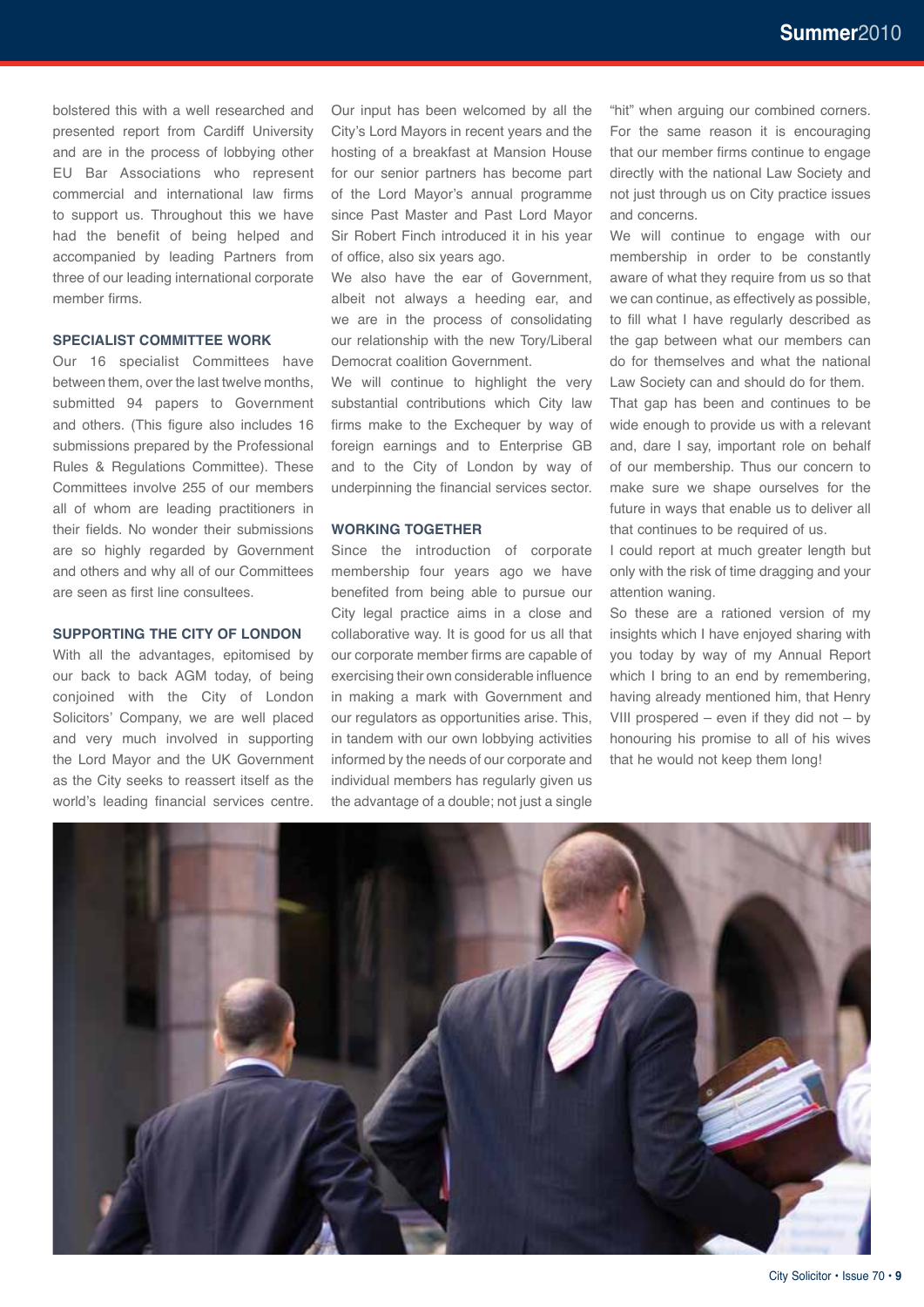

**White TD Alderman Sir David Lewis** Master 2008/2009 Master 2009/2010Lord Mayor 2007-2008

### **A Day in the Life of a Lord Mayor**

**The office of Lord Mayor of the City of London dates from 1189. I was elected Lord Mayor for 2007-8 having served as Sheriff of London for 2006-7. The two posts of Lord Mayor and Mayor of London are different and complementary. Both are democratically elected.** 

In simple terms the Mayor of London (currently Boris Johnson), who is a paid politician elected for a four year term, is responsible for the strategic governance of Greater London; he has no authority in the City, one of the world's two leading international financial centres, except in relation to the underground and the buses (to which he is most welcome).

The Lord Mayor, who is unpaid and apolitical and elected for one year, has two principal roles: (1) a Foreign Office and Treasury ambassador for the whole of the UK's financial and professional services industry, which employs some 1.5 million people, promoting UK business and inward investment under "the City" brand. The Lord Mayor has the rank of a Cabinet Minister, although with no political party affiliations, with the title "Rt Hon" and in that capacity I travelled with business delegations to 46 cities in 26 countries spending over 106 days abroad meeting 15 Heads of State and an average of one Prime Minister or Finance Minister every week; and (2) the Head of the City of London Corporation, the local authority which runs the Square Mile which is independent of the rest of London with its own budgets, schools and City Police; it owns the Old Bailey Central Criminal Court, numerous schools, the Barbican Centre, the Guildhall School of Music and Drama, Epping Forest and Hampstead Heath, and five Thames bridges, and it is the river authority for 93 miles of the Thames. The independent City is rather like the Vatican within the larger city of Rome, its independence originating from the time of the Magna Carta in 1215 when King John needed the City's money to fight the French. The Lord Mayor holds a number of other posts including Chief Magistrate, Chancellor of City University and Admiral of the Port of London as well as being a trustee of numerous charities.

The Lord Mayor has an exceptionally demanding role. A working breakfast, lunch and dinner every day, some 900 speeches during his year, attending over 2,000 events and addressing over 10,000 people face to face each month. The Lord Mayor and family live in Mansion House, a lovely 250 year old four storey Georgian building opposite the Bank of England where 57 staff work headed by a Private Secretary; several more staff work nearby in Guildhall. No one day is the same but the following illustrates a typical day.

**0545-0800** Up earlier than usual for the annual visit to Smithfield meat market (the City owns and

runs Billingsgate and Spitalfields markets as well). Arrive with my wife, Theresa, in the Rolls-Royce (LMO) wearing suit and mayoral badge. Welcomed by the traders who have been working for hours. Coming from a Carmarthenshire sheep community I show great interest in the beef and lamb stalls which are selling to the hotel and restaurant trade at wholesale prices. We have a lovely cooked breakfast with our tenant traders before they prepare for tomorrow. We return to Mansion House carrying gifts of beef and lamb cuts.

**0800-0900** My monthly breakfast to discuss the issues of the day with the City leaders to ensure that I am up to date; attendees include the Chairmen or CEOs of Barclays, HSBC, RBS, LloydsTSB, Lloyd's, Prudential, FSA, the Deputy Governor of the Bank of England and the Second Permanent Secretary at the Treasury. I ask the Chief of the Defence Staff to brief us on the military situation, and our own City Police Commissioner to brief us on the current security threat. The Treasury bring us all up to date with the worsening credit crunch position. A very useful meeting.

**0900-0930** Daily meeting with my Private Secretary, diary secretary, one of the four senior programme managers on duty for that day, and the two speech writers to discuss the programme for the day and decide queries on the forthcoming diary priorities and numerous requests for dinners and meetings. I ask them to invite Boris in to discuss the Crossrail and Olympics projects; the last time he came he famously forgot to take off his bicycle clips. I also ask about the ceremony tomorrow at which I have decided to confer the Freedom of the City on the Chancellors of Oxford University and of Oxford Brookes plus the Lord Lieutenant of Oxfordshire followed by a lunch. Radio 4 has requested a phone interview with John Humphrys tomorrow morning on my speech yesterday on UK taxation; I decline because I feel that he constantly interrupts and never permits anyone time to answer the question.

**0930-1000** Monthly meeting with the Mansion House accountant to discuss the Lord Mayor's private bill for the costs of his banquets and dinners and the numerous presents to be given to VIPs during the year (he has to pay for all the wine and champagne consumed). I have to settle up at the end of the year.

**1000-1045** Quick change of clothes into black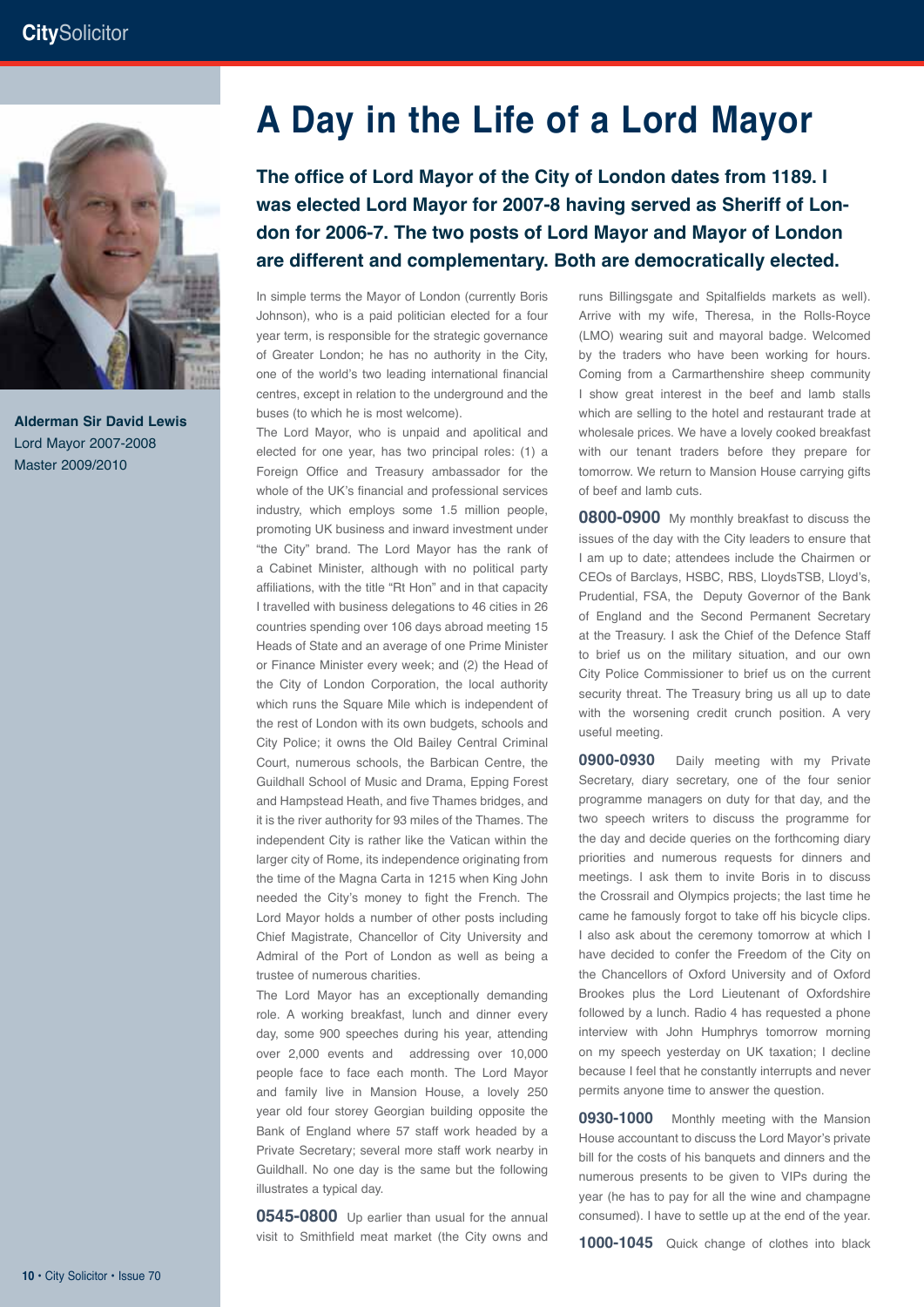cloth tail coat in 18th century style with black trousers, shrieval collar, jabot and lace cuffs. Arrive at BT headquarters to chair a ceremony at which I hand over to the Chairman the Queen's Award for Export Achievement; he puts the lovely engraved rose bowl on a sloping table and fortunately it is saved before it falls on the floor. As Lord Lieutenant for the City this is one of my most enjoyable duties.

**1045-1130** A five minute dash round the corner to open a brand new office block for a European Bank with a party for the employees who are clearly enthused by their new working environment. Back in the car to Mansion House and then change into a suit. I say hello to a party of 20 of the 40,000 people who look round Mansion House annually free of charge.

**1130-1230** Meeting with the Head of the KIO (Kuwaiti Investment Authority), one of the most successful sovereign wealth funds in the City. We discuss the property and investment climate and I remind him that I am shortly to visit the Middle East including Kuwait. Over half the office blocks in the City are owned by foreign investors and it is part of my role to encourage foreign direct investment. He asks me about the Chancellor's attack on non-doms, for which I have publicly criticised him because I feel it will result in many foreign owned businesses leaving the UK, a loss of employment in the UK and the Treasury losing much more than it will gain.

**1230-1400** Meeting with the Prime Minister of Qatar and his senior advisers to discuss their plans. Qatar is now providing over 20% of the UK's gas via the Milford Haven pipeline across Wales and is an important trading partner. We then have lunch with a number of City and business Chairmen and CEOs whom we have invited to meet our guests from Qatar. Before they leave we have the usual press interview.

1400-1445 Meeting with the Russian ambassador, who we know well, to discuss my forthcoming visit to Russia planned well before the current Georgia conflict when relations between our respective governments are frosty. He assures me that the Russian Government will honour all the meetings which have already been set up and that trade must continue irrespective of political disagreements. He invites me to dinner at his embassy.

1500-1515 I speak to our Foreign Secretary on the phone and he confirms that he and the PM agree I should go ahead with my visit to Russia (the UK is the largest foreign investor) because I "do trade not politics" although no UK Minister would be allowed to go at present.

I agree to meet the Prime Minister of Georgia shortly to see how the City can help them and to show even-handedness.

**1530-1630** Attending an investment conference in Mansion House for Northern Ireland attended by the First Minister, the Deputy First Minister, the US ambassador and many others. Billy, my senior programme manager whose regiment served in Belfast years ago, meets Martin McGuinness at the door and unknown to me tells him that he had him in his rifle sights but could think of no valid reason to pull the trigger. After my welcoming speech, Martin recounts this tale and says that it has taken the Lord Mayor's right hand man 30 years to find him and now that he has he can do nothing about it. This banter breaks the ice and we have a most productive meeting which I have to leave early.

1630-1800 I prepare for my speech tonight and then change into the correct dress for a State Banquet comprising velvet coat with breeches with black stockings and black shoes with buckles, jabot and lace cuffs, and the State ermine gown (one of four different gowns) plus of course the City's most precious possession, Sir Thomas More's original gold chain of 1520 which was taken from him when he was executed at the Tower of London in 1535 and then sold by Henry VIII to the City; Lord Mayors have worn it ever since and it is kept in a vault with all our other valuable gold and silver. The badge hanging from the chain which contains 154 diamonds is a mere 200 years old. I decide I am becoming quite good at cross-dressing.

**1800** Theresa, wearing a lovely long dress and a tiara, accompanies me in the Rolls-Royce with City Police outriders to Guildhall, which dates from the 13th century. We are accompanied by both Sheriffs of London and their wives in their Rolls-Royces plus the Swordbearer holding one of the six City swords, the City Marshal wearing his wonderful red uniform and white plumed hat, and the Serjeant at Arms carrying one of the solid gold City maces. We are greeted by the Band of the HAC (Honourable Artillery Company the oldest regiment in the British army and the Lord Mayor's bodyguard). We await the arrival of President Sarkozy of France and his wife, Carla Bruni, who had been the principal guests the night before at the State Banquet at Windsor Castle which we had also attended in the lovely hall rebuilt after the fire. The French cavalcade arrives 50 minutes late but we and the caterers take it in our stride. After numerous press photos principally of Carla's dress we process into the Great Hall to which we have invited

750 guests. I make sure that Carla is seated on my left and that the President is seated directly opposite our statues of Nelson and Wellington. The wonderful trumpeters of the Blues and Royals do the fanfares and I start by giving a very friendly speech congratulating the President on his recent marriage, emphasising the entente cordiale, and reminding him that London is the seventh largest French city by number of French residents so our food can't be that bad. President Sarkozy speaks brilliantly in French and even jokes about the statues which the French ambassador had tried to persuade us to cover up. Carla is a very well educated, interesting and enjoyable dinner companion and signs one of her records which I later auction for my charity. They leave to go to the airport to fly back to Paris after inviting me to the Elysee Palace. A most enjoyable evening.

**2300** We arrive back at Mansion House where I write my thank you letters by hand for that day and then take my dog for a late walk down to the lawn beside the church where my predecessor, Dick Whittington, is buried.

**2345** To bed. I ask my wife: "In your wildest dreams, did you ever think I would become only the eighth Welsh Lord Mayor of London?" She replies: "Darling, you have never featured in any of my wildest dreams". My ego completely destroyed I remind myself that there are only 165 days to go before I can pass the baton to the next Lord Mayor who has not the faintest idea of the stress and the enjoyment awaiting him. I decide that public service is fine but there cannot be many jobs where you have to take two years off paid employment, work so hard unpaid with no expenses and end up much much poorer. But then I cannot think of a job where you have so much variety, meet such interesting people, travel so much globally, live in such a lovely house, can speak your own mind, cannot be fired, and where on your own territory you are second only to the sovereign.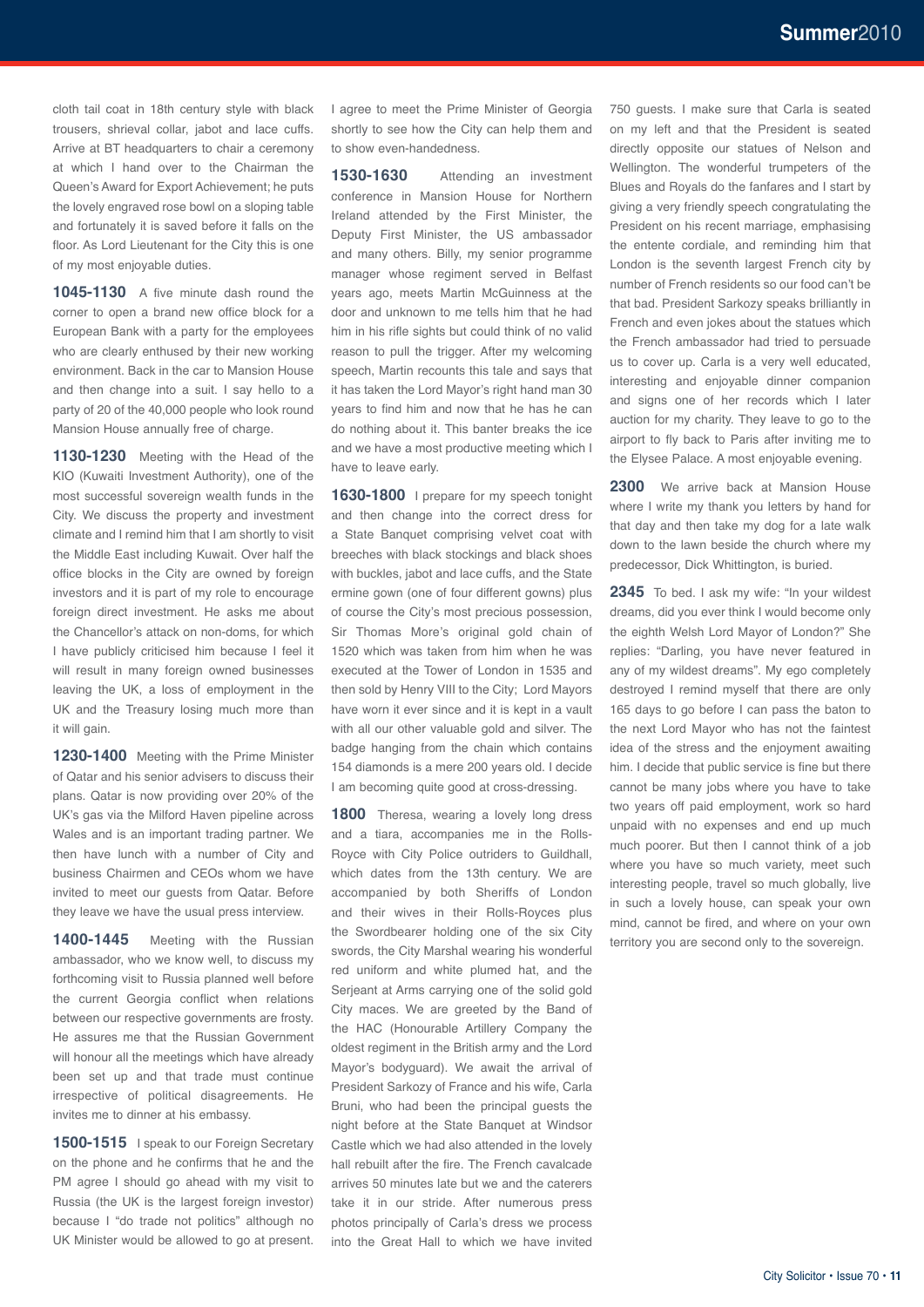**His Hon. Harvey Crush** Past Master

# **The Company's Banquet 13th April 2010**



In the imposing Salon, the Master, Wardens and their Ladies welcomed us, after which we received our official guests and mingled before taking our places in the ever-imposing splendour of the Egyptian Hall. After our Chaplain, Roger Hall, said Grace, 218 of us sat down to what was to be an exceptionally fine Banquet even by the standards of the Mansion House. Marinated salmon steak accompanied by Chenin Blanc from the Cape, Aberdeen Angus with the most fabulous Château Haut Bages Libéral 2001 then spicy pineapple with caramel ice cream. Meanwhile the London Banqueting Ensemble serenaded us with popular airs, including television theme tunes and a rousing tango.

The City Grace was sung and Loving Cups made the rounds to the strains of favourites like A Farmer's Boy and Sweet

Standing on stairs in a queue usually means waiting to board easyJet but this could not have been more different. This was the carpeted staircase of the Mansion House and a momentary pause, sufficient to gaze at the friendly face of Frans Hals's *The Merry Lute Player*, among other Dutch Masters, welcoming us back.

Lass of Richmond Hill. Port and cognac were offered and then the National Anthem was sung lustily by all, as the toasts began. The Master, proposing the civic toast, lost no time in telling the Lord Mayor that we love chartered accountants and welcomed the guests in an amusing and light-hearted way. Drawing on his year as tenant he explained a number of interesting details of the Room and its stained glass. He paid tribute to the contributions made to the Company and its charitable work by the City firms and to Lord Lawrence Collins as a City solicitor who had made his way to a place on the Supreme Court. Finally he presented the Lord Mayor with cheques for his charity, Pitch Perfect.

The Lord Mayor, The Rt Hon Alderman Nick Anstee, thanked the Company for the toast and the cheques and reminded us of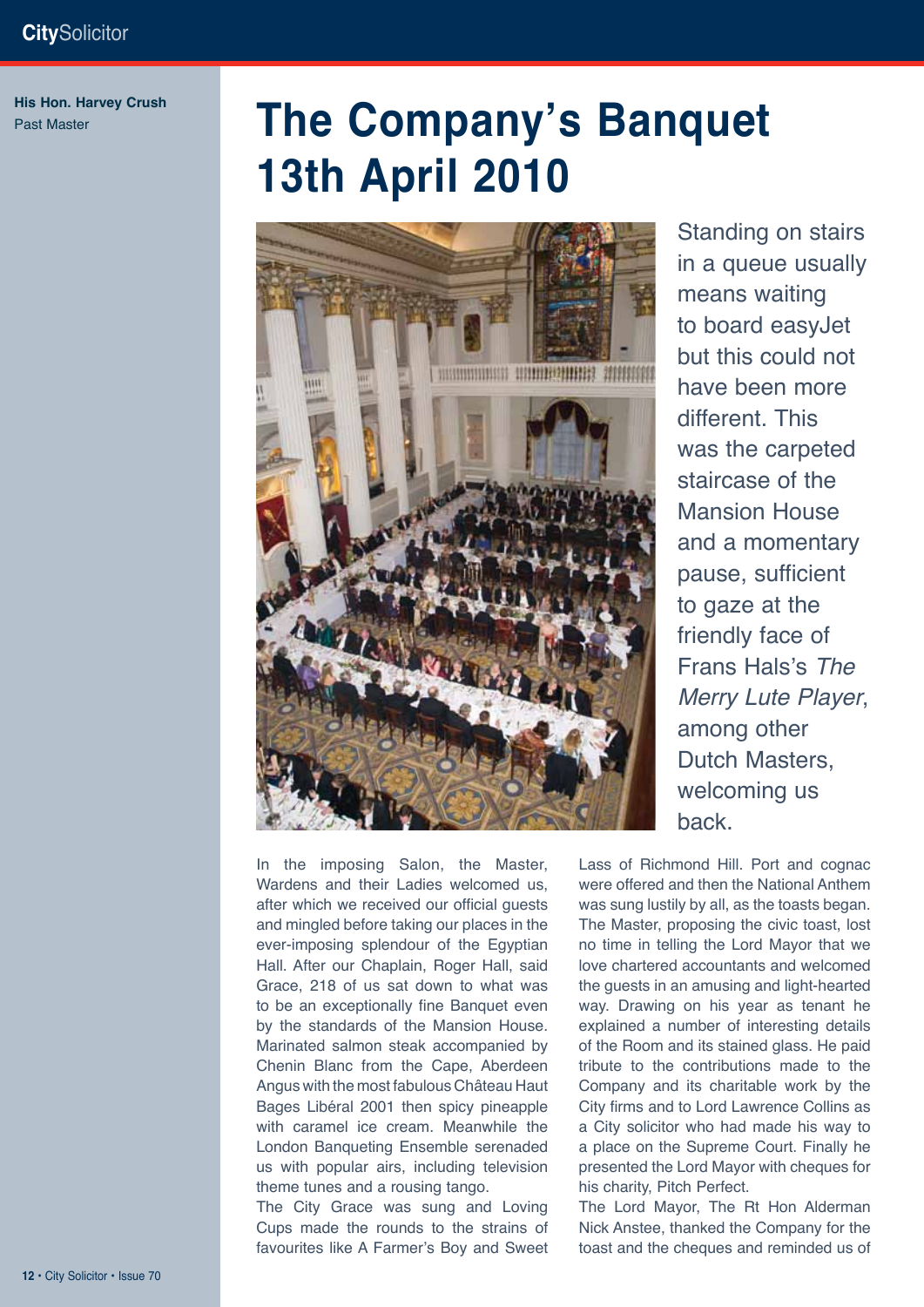

where the City, which it is his role to support, stood in the light of recent times. Emphasising its dependence on probity and honesty he recalled that the City's reputation was built on trust, which had faded as people became more mobile.

The Senior Warden tripped elegantly through the potentially laborious task of welcoming guests including references to all the official guests. He paid tribute to the achievements of our principal guest, Lord Clarke of Stone-cum-Ebony (that's in Kent if you were wondering), well known to many of us during his prominent career as commercial and shipping counsel, who having been Master of the Rolls had been appointed to the Supreme Court.

Lord Clarke promptly proved his reputation for being the opposite of stuffy by complaining that he was disappointed that solicitors were asking him to speak with no fee. He spoke of the work of the Supreme

Court, expecting it to be more visible and more transparent than the House of Lords had been. He quoted the then Justice Minister, Jack Straw, who in opening the Court had in turn used the words of Francis Bacon describing the Judges as "the lions under the throne."

An invitation to retire for a stirrup cup brought a most enjoyable evening to a close.

# **AGM Prizes**

The following presentations were made at the Company's AGM on 14th June 2010 in honour and recognition of achievements during the last year:-

#### **The Distinguished Service Award**

The Award for 2010 was presented to Howard Jacobs, formerly of Slaughter and May in recognition of his excellent work as Chairman of the City Solicitors' Educational Trust between 2006 and 2009 and for increasing support for the Trust and the introduction of the highly successful Summer School initiative.

#### **The Company's Prize**

The Prize for 2010 was awarded to Alanna Bullock, a trainee with Eversheds LLP. Alanna's winning essay is published on page 14.

#### **Inter-Firm Clay Pigeon Shooting Trophy**

The winning team for 2010 was Ken Baird and Ryan Beckwith of Freshfields Bruckhaus Deringer.

The prize for individual best gun was also won by Ken Baird.

#### **Inter-Livery Bridge Competition**

The Company's team of Roy Griggs and Mark Nicholls of CMS Cameron McKenna finished 3rd out of 60 teams in the Inter-Livery Bridge Competition.

#### **The Prince Arthur Cup Inter-Livery Golf Competition**

was held on 20th May and the Company's team of Anthony Surtees, Richard Grandison, Andrew Kennedy and Frank Donagh finished 17th equal out of 52 teams.

### Our congratulations to them all.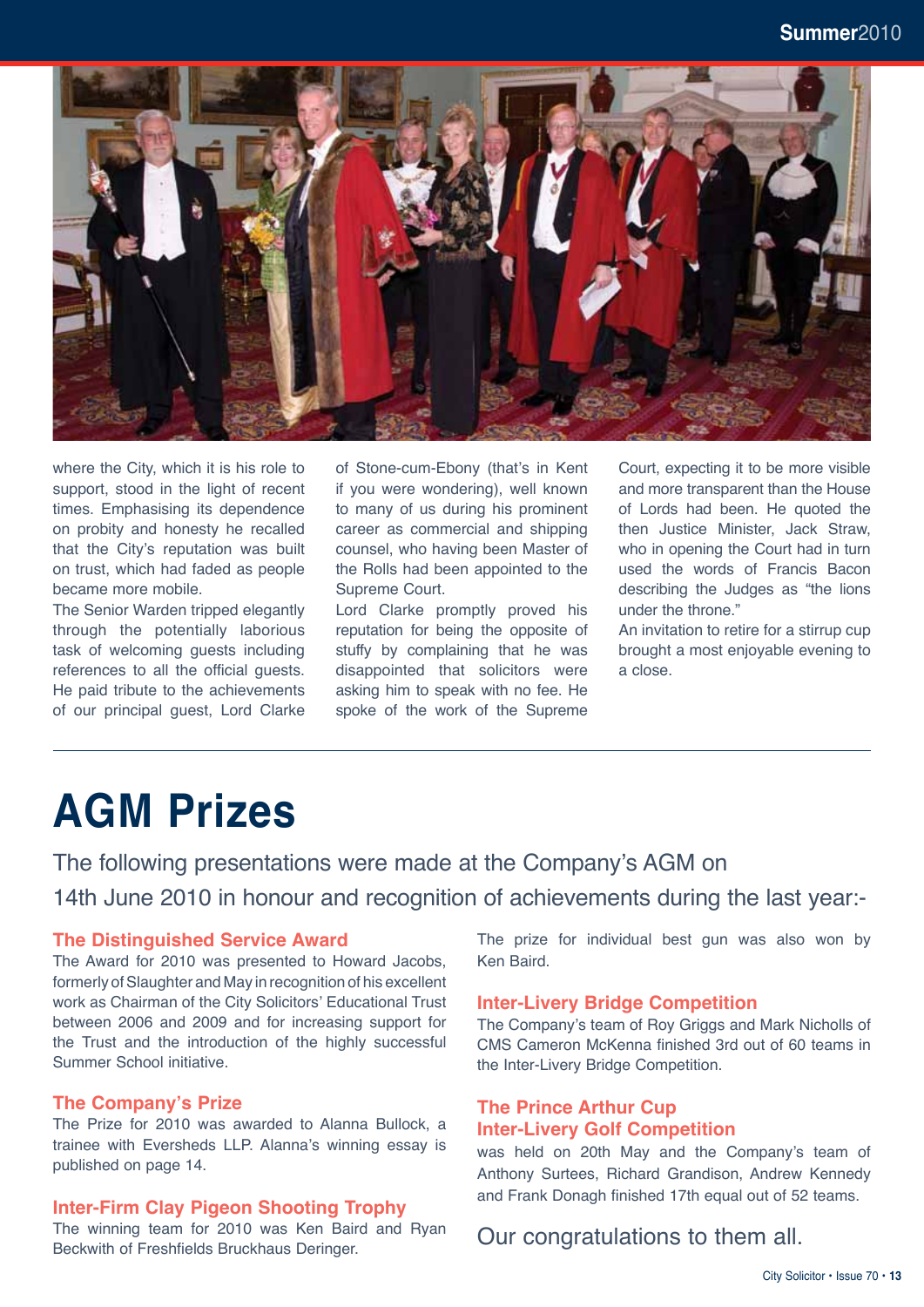

# **Company Prize 2010**

**Winning essay by Alanna Bullock, Eversheds LLP**

**White TD The Master, Alderman**  Master 2008/2009 **with Alanna Bullock and Sir David Lewis pictured Tony King of Clifford Chance LLP, Chairman of the CLLS Training Committee.** 

**Alderman John RC** 

The single key issue or challenge facing City firms in the next<br>The single key issue or challenge facing City firms in the next ey issue or challenge facing City the<br>five years and the best solution to it

### five years and the swamp when you are up to your<br>"It's difficult to clear the swamp when you are up to your" lear the swamp when it

armpits in alligators."<br>"Law firms look to cut costs", "City lawyers feel the chill of the recession"; these<br>"Law firms look to cut costs", "City lawyers feel the chill of the recession for 80 years has had a major "Law firms look to cut costs", "City lawyers feel the chill of the recession"; these<br>headlines clearly illustrate that the worst recession for 80 years has had a major<br>headlines clearly illustrate that the worst recession "Law firms look to cut costs", "City lawyers feel the child" of the shad a major<br>headlines clearly illustrate that the worst recession for 80 years has had a major<br>impact on the legal profession. For the majority of City f "Law firms look to cat our that the worst recession for the majority of city firms growth rates len or<br>leadlines clearly illustrate that the worst recession of the midst of these<br>impact on the legal profession. For the maj headlines clearly illustrated in For the majority of City. In the midst of these<br>impact on the legal profession. For the majority of City. In the midst of these<br>stagnated and redundancies have been common place. In the mid Impact on the legal processions have been common pluces in and to attempt<br>stagnated and redundancies have been common pluces on the recession and to attempt<br>to simply weather the storm. Yet, the biggest issue facing City f stagnated and requirements. It is tempting to focus off the city firms is to ensure<br>challenging circumstances, it is tempting to focus of the facing City firms is to ensure<br>to simply weather the storm. Yet, the biggest iss challenging circumstances, yet, the biggest issue rating to continue to look<br>to simply weather the storm. Yet, the difficult market, they continue to look<br>that whilst they take steps to survive the difficult market, they e

beyond its challenges, lender beyond its challenges, the many firms has been the requirement to cost control in<br>The key principle for many firms has been the requirement to cost control in<br>The key principle for many firms has been widespread with some recession in a stronger pour-<br>The key principle for many firms has been the requirement to cost control in<br>The key principle for many firms has been the requirement workforce. Whilst<br>order to retain revenues. Redundancies The key principle for many firms has been the required with some CRY<br>order to retain revenues. Redundancies have been widespread with some CRY<br>firms rumoured to have cut in the region of 20% of their workforce. Whilst<br>firm The key principle for many Redundancies have been their workforce. Whise<br>order to retain revenues. Redundancies have been of 20% of their workforce, whise<br>firms rumoured to have cut in the region of 20% of their workforce. order to retain revenues. The region of 2006 or current challenges of the<br>firms rumoured to have cut in the region of 2006 current challenges of the<br>redundancies may be a necessary evil to react to the current challenges o Firms rumoured to have seeds a large number of staff have risked dolling<br>redundancies may be a necessary evil to react to the of staff have risked dolling<br>recession, those firms who have shed a large number of staff have t redundancies may be a normal a large number of the markets<br>recession, those firms who have shed a large number out when the markets<br>so to the detriment of service quality and may be caught out when the markets<br>so to the de recession, those minis who could get and may be caught, is for City firms to minis so to the detriment of service quality and may be caughts, is for City firms to minis a so to the detriment of service, that really remains so to the detriment of service, that really lemance longer term need of being<br>pick up again. The issue, therefore, that really lemance longer term need of being<br>ways to cut costs in this area whilst focusing on the longer pick up again. The issue, area whilst focusing on the compromising on service. More<br>ways to cut costs in this area whilst focusing on the compromising on service. More<br>able to react to future market changes without comprom able to react to future market and started such as flexible<br>innovative solutions should be considered legal services.<br>using professionals to provide non-reserved legal services.

innovative solutions shown<br>using professionals to provide non-reserved legal services<br>that gone beyond recruitment<br>The repercussions of this cost conscious approach have gone beyond recruitment<br>The repercussions of this co The repercussionals to process<br>The repercussions of this cost conscious approach have gone beyond recruitment<br>The repercussions of this cost conscious approach have deal with the challenges of<br>Issues and are impacting on t The repercussions of this cost conscious approach have deal with the challenges of<br>issues and are impacting on the way that City firms deal with the challenges of<br>global expansion. The viability of a global firm seems to h The repercussions of this sex that City firms are been questioned as<br>issues and are impacting on the way that City firms seems to have been questioned as<br>global expansion. The viability of a global firm seems on hold and issues and are impacting on the viability of a global firm seems to and have even decided to<br>global expansion. The viability of a global firm seems on hold and have even decided to<br>cost conscious City firms have put future global expansion. The viables<br>cost conscious City firms have put future plans on note and the cost conscious City firms have put future plans on note and for cross-jurisdictional expertise,<br>cost conscious City firms have p cost conscious City in the network of the city<br>close down international offices. Yet, the need for city assumed by<br>the interconnected nature of regulation and the perceived saturation of the City<br>the internationalise prese dose down international office of regulation and the perceives mean that the<br>the interconnected nature of regulation and the perceives mean that the<br>coupled with the opportunities presented by new markets mean that in<br>coup the interconnected nature or presented by hew maximizing case to invest in<br>coupled with the opportunities presented by hew maximizing case to invest in<br>requirement to internationalise remains. Those City firms which cease requirement to internationalise remains. Those City in a Latin America due to she<br>requirement to internationalise remains. Those City is Latin America due to she<br>the developing markets of the Middle East, Asia and Latin Am

the developing markets of themselves behind their compositions.<br>The main difficulties may find themselves behind their composition of while the sun was<br>Just as Gordon Brown has been criticised for not fixing the roof while term difficulties may the come of the sum was<br>Just as Gordon Brown has been criticised for not fixing the roof while the sun was<br>Just as Gordon Brown has been criticised for not fixing the roots too greatly on their<br>shinin Just as Gordon Brown has been criticised for not fixing the cous too greatly on their<br>shining, the same is true in reverse and City firms that focus too greatly on their<br>current woes and neglect to invest in the future wil Just as Gordon Brown has been and City firms that lemselves losing out in<br>shining, the same is true in reverse and City firms that themselves losing out in<br>current woes and neglect to invest in the future will find themsel shining, the same is true in the future will line there firms fail to retain<br>current woes and neglect to invest in the future will line case where firms fail to retain<br>the legal market of tomorrow. This will be the case wh the legal market of tomorrow. This will be that remains to be<br>talent or cease to invest in future developments. What remains to be<br>talent or cease to invest in future developments. What remains to be<br>will emerge as the win

**Alanna Bullock Eversheds LLP**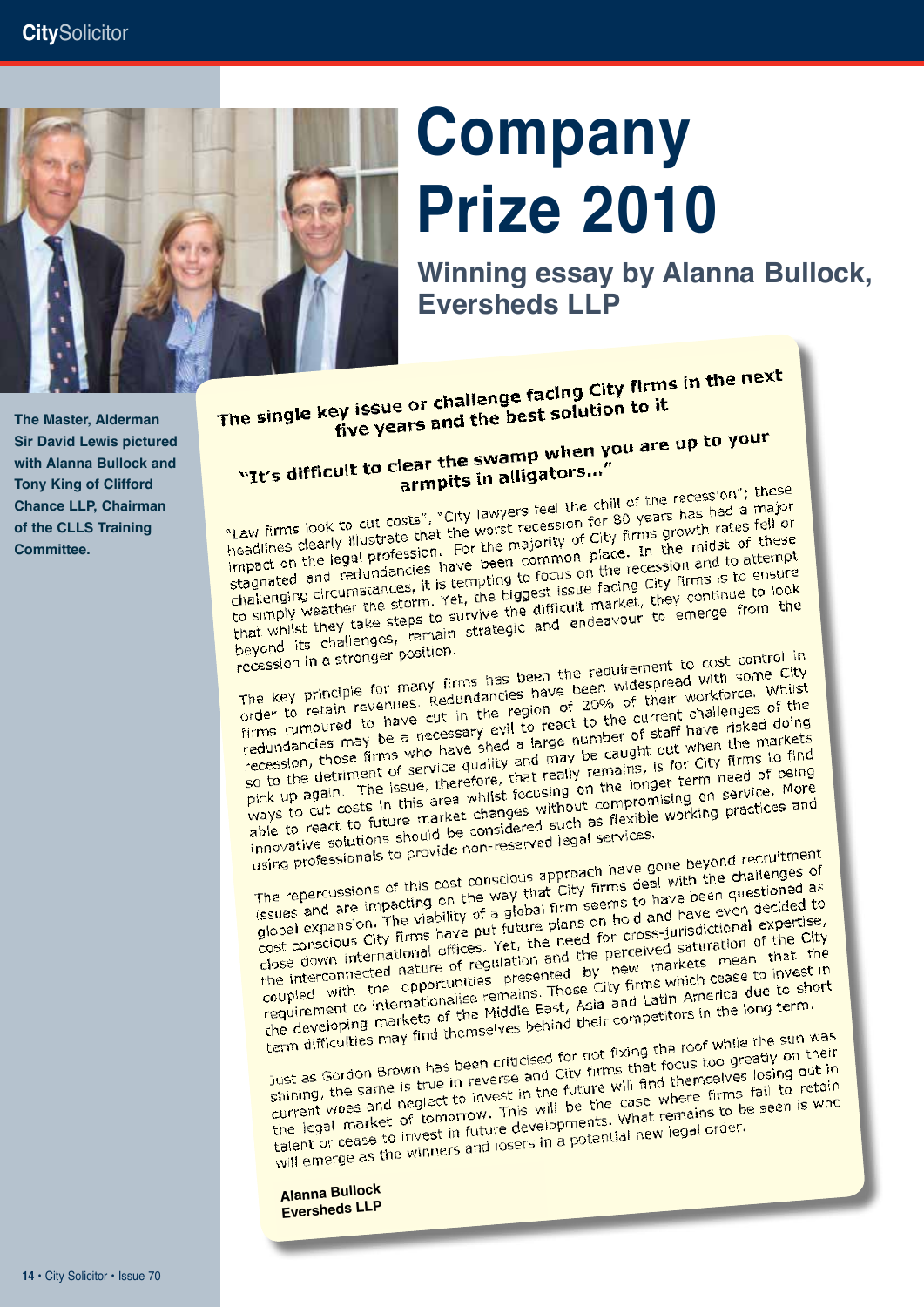# **City Solicitors' Educational Trust**

This Charity first emerged in 1989/90 to provide City law firms with a mechanism for supporting the teaching of essential core subjects in undergraduate law degrees and to enable firms to combine their funds to achieve a greater degree of consistency in such awards. It also enabled firms to demonstrate to University Law Faculties seeking funds that they were already contributing towards undergraduate education.

In the years up to 31 October 2009 the subscribing law firms have contributed over £8.6 million towards core academic subjects in over 70 institutions.

During 2006 it emerged that the subscribing law firms wished to explore different charitable paths in legal education and to look at supporting projects aiming at "the taught" as well as "the teacher" and perhaps not just undergraduate law but also including pre-university and post-graduate levels. Following detailed discussion amongst the subscribers and approaches to other City firms as potential subscribers and with advice and counsel from the Sutton Trust (who already were operating the pre-university 'Pathways to Law' initiative) and others, it was determined to launch a new initiative aimed at improving the diversity of University students looking at law and to enable those who might not initially have seriously considered a career in the profession to be better informed of what was entailed and what might be required of them.

With detailed assistance from educational providers, GTI Media Limited, the Trust under the leadership of Howard Jacobs (Slaughter and May) initiated a Summer School Programme for first year undergraduates considering a career in the law. Upon advice, a bespoke online application and screening process was devised to select those applicants with potential and natural analytical, numerical and communications skills and who had not been privately educated, whose parents had not attended University and who were themselves not attending a Russell Group University.

The first Summer School for 104 students was held at Imperial College in London in July 2008; those attending being selected from 850 applicants. The week-long course included sessions from City partners, barristers and Government lawyers, with a focus on verbal reasoning, writing skills and intellectual rigour. Visits to law firms, the Royal Courts of Justice and a graduation dinner at the Law Society were arranged. In 2009, two Summer Schools for a total of 202 students, each followed a similar pattern.

In addition, the Trust has continued its academic awards and in 2009, eight new grants were made, five towards staff and three towards legal resources, with awards totalling just under £250,000.

The 2010 Summer Schools for 200 students will run in July.

With the first students now about to emerge with degrees from University, the Trust is now looking to assess the success of the initiative to date and look again at its future charitable role. Initial assessment of the Summer Schools indicates a high degree of appreciation from the students:

"I thought the organisers were fantastically helpful, with answering any questions and going out of their way to make sure we learnt as much from the experience as possible. The negotiations/debates and other activities were great confidence boosters and I am grateful for that early baptism of fire to classic assessment centre exercises. It has been very useful. The lectures were diverse and never boring. All the speakers were inspirational and I left every day with a sense of 'I can do that'."

The Trust intends to follow through on how careers develop amongst the Summer School graduates.

[The Company acts as Trustee to the Charity with a Management Committee drawn from the subscribing law firms. Howard Jacobs recently retired as Chair of the Management Committee and has, for his work, been awarded the Company's Distinguished Service Award 2010. Roger Finbow (Ashurst LLP) has stepped up as Chair and is leading the review of the Trust's role.]

*Alastair Collett, Liveryman and CSET Committee Member*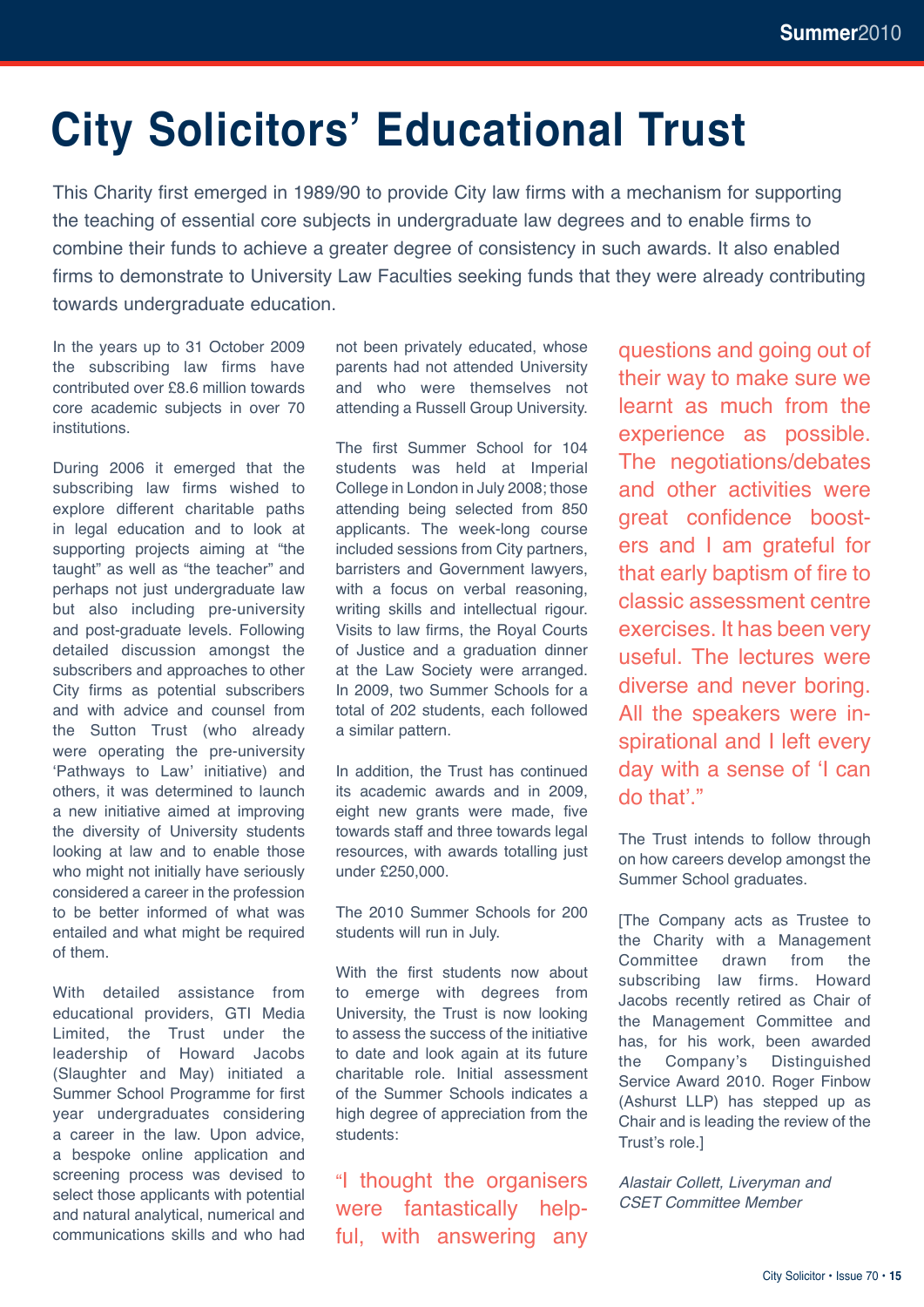

# **Salon Privé: the jewel in London's summer social crown**

If you mix one part exclusive new car showcase, with one part classic car Concours d'Elègance beauty parade and one part summer social occasion, then you will achieve what Andrew and David Bagley have, in creating Salon Privé, the only event of its kind in the world.

David says: "We started Salon Privé as a motoring event and it has now grown into a firm fixture in both the automotive and social calendars – although we've been careful to retain its sense of exclusivity. We've always taken the approach that having the right recipe is not just about which ingredients you choose, but how you put them together."

Their formula for a memorable day out is celebrating five years of success this July and is one of only two events that allow public access to the exclusive, manicured lawns of London's Hurlingham Club.

Its stunning garden venue, along with strictly limited ticket numbers, have helped the event retain an exclusive feel, as guests sip Pommery champagne around spectacular new luxury cars, breathtaking classic cars and eye-catching luxury goods, such as Audemars Piguet watches and Boodles jewellery.

Michael Wainwright of Boodles, thinks Salon Privé is the perfect setting for the exclusive London jeweller, which supports the event's official Ladies' Day, on Thursday 22 July. "It's horsepower of a different kind to Chester, Ascot or Cheltenham, but it's one of the exclusive events we support through the summer season," he says. "Ladies' Day is all about adding to the glamorous atmosphere with chic summer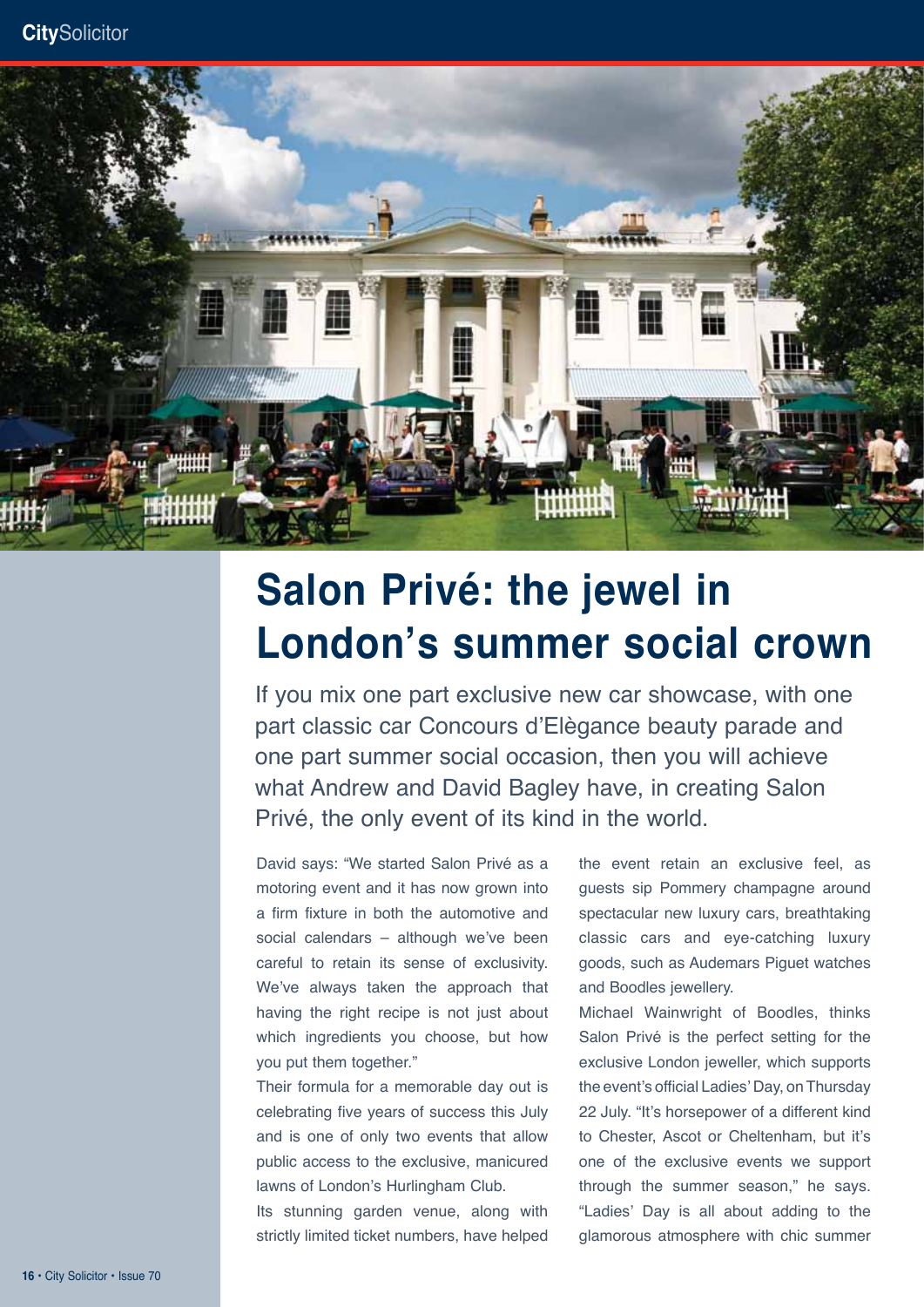outfits, striking hats and – naturally – a few jewels."

In keeping with tradition, the

edge models. Alongside will be a selection of the world's finest (and priciest) cars, from big luxury brands

"It's horsepower of a different kind to Chester, Ascot or Cheltenham, but it's one of the exclusive events we support through the summer season,"

best-dressed lady on the day is recognised -- and this year will receive a stunning, £6,000 Boodles Diamond Velocity Pendant.

For 2010, the stylish cars and guests will return to the Hurlingham Club on 21-23 July, to enjoy the best of the British summer in classic garden party surroundings.

Kicking off this year's Salon Privé on Wednesday 21 July will be a special display of 75 years of Jaguar, showcasing a series of rare and beautiful cars from the luxury brand's history, right up to its latest cuttingsuch as Rolls-Royce, to specialist, ultra-rare sports and performance cars.

Each evening, Salon Privé will turn on the lights to play host to some of the summer season's finest charity dinners and balls, making the most of the Hurlingham surroundings and unique motoring ambience.

If cars are not your thing, be sure to head there on Boodles' Ladies' Day (Thursday 22 July), which brings an extra touch of glamour, as attention turns from the cars to the outfits. Whatever you're there for, you'll



enjoy full hospitality. All-inclusive tickets can be bought for day or evening and are priced from £150. Each includes unlimited Pommery champagne, lunch or dinner and - in the evenings - dancing and afterdinner entertainment. For tickets, visit www.salonprivelondon.com or call 0808 100 2205. As a special offer for readers of City Solicitor, quote discount code CS10 when ordering tickets over the phone or online, for a 10% discount off the advertised price.

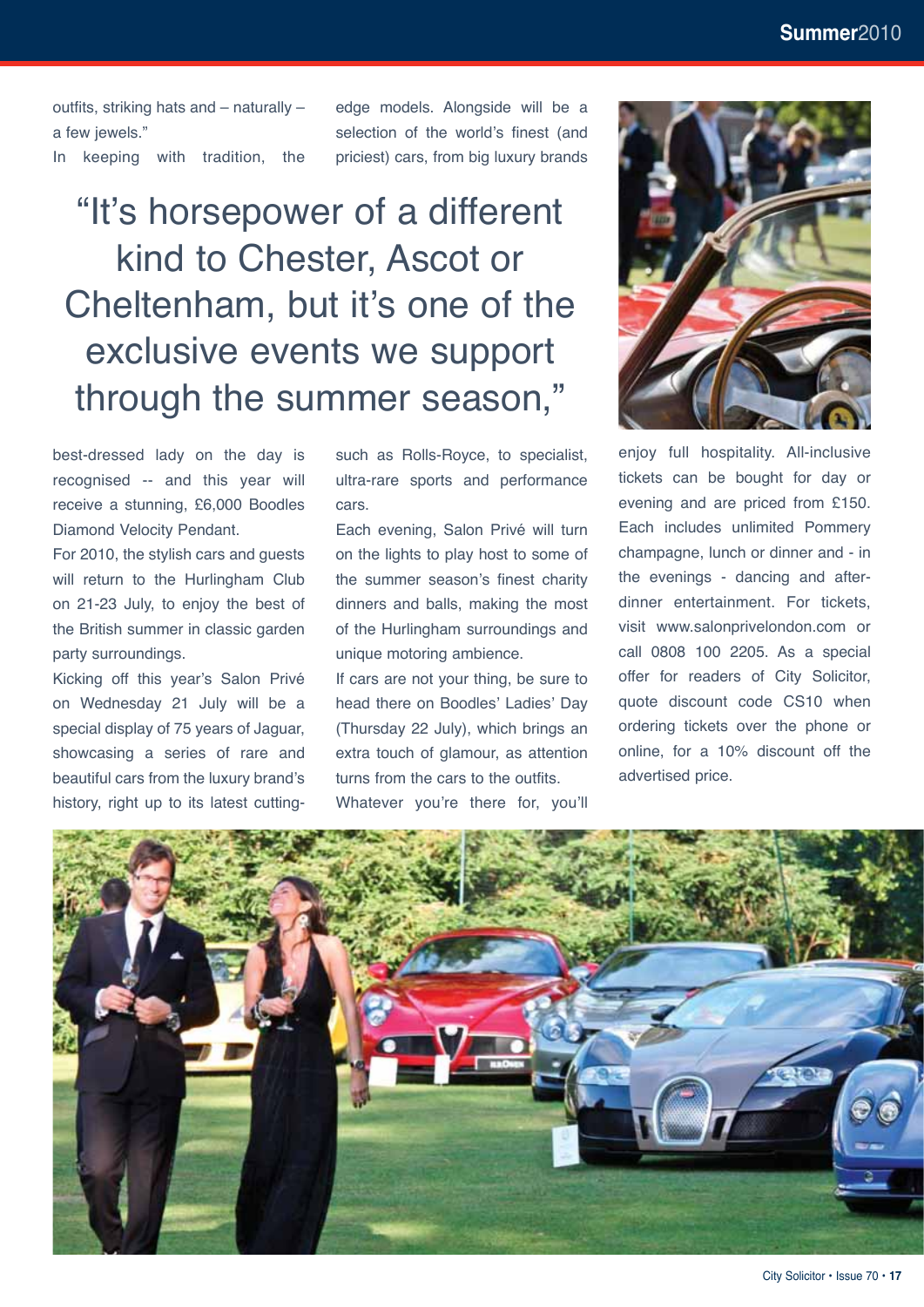

**Alderman Hume** (Son of Past Master John Hume)<br>2008

# **Atlantic Challenge**

With the words ringing, "you won't be doing any impact sport for the foreseeable future", in 1995, I set out to achieve my goal. In 2010 I managed to cross the finish line of the 2010 Atlantic Ocean rowing race.

In 1995 I was told that I would have to wear a solid plastic back brace to help cure a curvature in my spine of 93 degrees. The ages of 13 through to 17 I did very little running and no impact sport but had this once in a lifetime goal set into my brain. I started with a marathon in 2005 followed by three ironman triathlons (2.4 mile swim, 112 mile bike and 26.2 mile run), a double ironman and then in 2008 a triple ironman triathlon (7.2mile swim, 336 mile bike and 78.6 mile run). But it was all contributing to the lead up to the Atlantic Ocean rowing race.

On 4th January 2010 I left land, the Canary Islands, for the last time aboard Red Arrow, with my rowing partner, bound for Antigua. We were confronted by some of the worst weather seen in years resulting in having to sit on anchor for 16 days in total. We had to deal with huge whales, beautiful sunrises and sun sets, cramped living spaces and the lovely "bucket n chuck it" technique. It was, as I always thought it would be, one hell of a task. As the days rolled into nights and each stroke was followed by the next, we slowly made our way to Antigua. The crossing was meant to take around 50 to 60 days but we arrived in English Harbour, Antigua on 17th March having crossed the ocean in 72 days and 6th place in our class. As we arrived in Antigua, we were greeted by 70-80 friends and family in what was an incredibly emotional evening. Sitting in bed at 1am in the morning, with one hand feeling bed sheets for the first time in weeks and the other holding a diet coke with ice cubes in, I knew I had achieved, what I had thought was almost impossible.

Sitting here now, it still doesn't seem real as I have now become a member of a very exclusive club. But, it is now the time to share. I want to share my experiences with as many people as possible. I want to talk to you about setting goals, moving away from the normality of everyday life and talk about achieving against adversity. Sharing my experiences and seeing people walk away with the seed planted of achieving something they didn't think possible. Challenges become easier to overcome both through sport and at work. Team work can be developed and results can be far greater than you imagined. If this is something that interests you, and you think I can help, please contact me at smartfitness@hotmail. co.uk or 07775511586. It's about inspiring and believing.



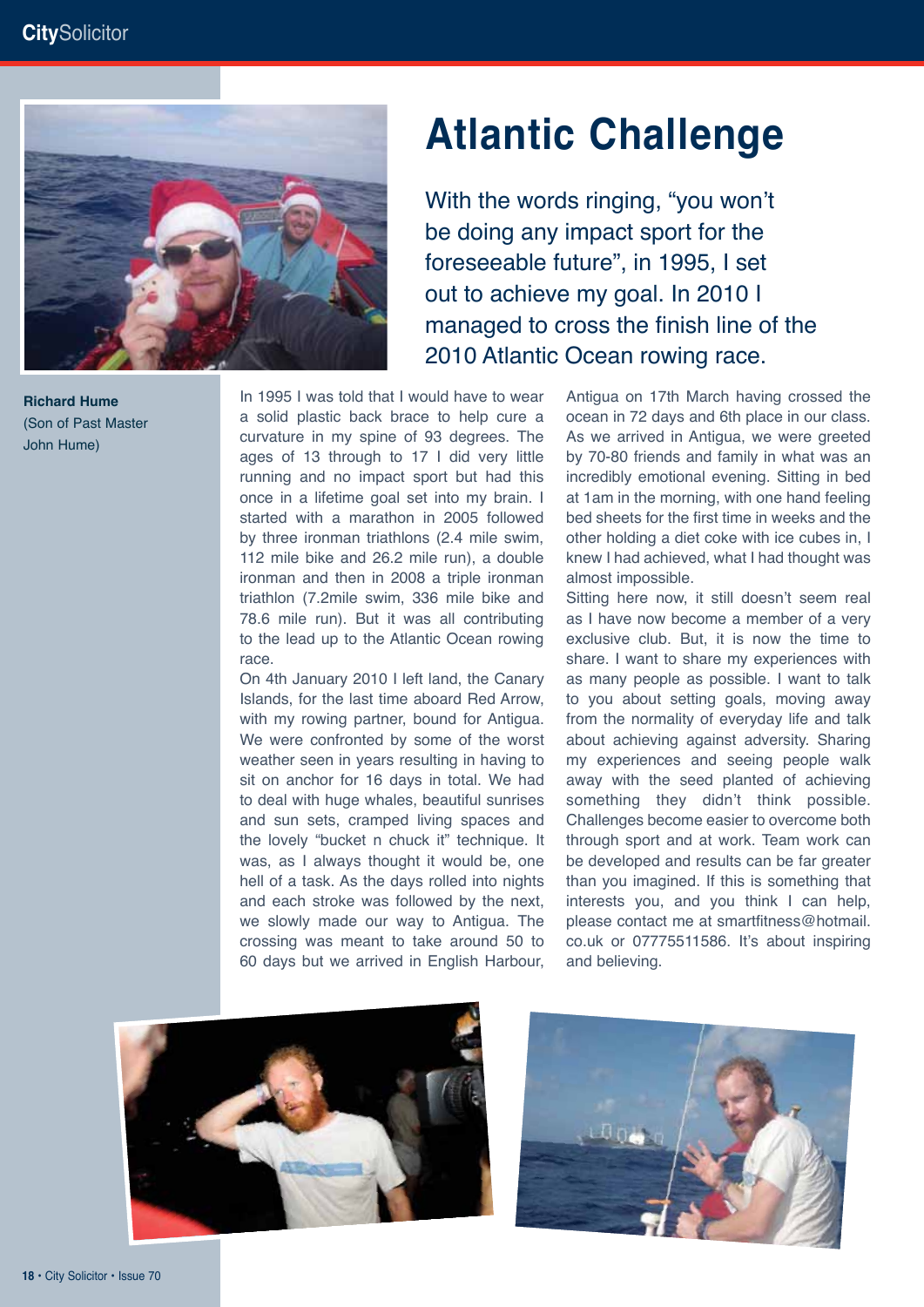

**Reviewed by Janet Lambert** Knowledge Management and Training Partner Barlow Lyde & Gilbert LLP

### **Book Review**

### **Legal Education and Training: a Practical Guide for Law Firms. Author - Melissa Hardee**

This is a worthwhile read for those in law firms responsible for training, especially those new to the role. The author helpfully steers those involved in law firm management or training delivery towards the specific sections of the book relevant to their roles. It is relatively easy to read the sections in isolation and gain some valuable insights. The text provides a good introduction to all topics relevant to training and education in law firms and some useful check lists for the trainer.

The author is eminently well qualified for the task she has undertaken. Having experience as a solicitor and Training Partner of a major City law firm, Course Director of the Legal Practice Course (LPC) and also as a member of various professional and educational bodies and regulatory committees, she is able to understand the daily issues that face training departments and to suggest practical solutions. Her wide experience has also enabled her to include a substantive overview of the regulatory bodies in England, Wales and Scotland and the regulatory responsibilities for law firms. It has also enabled her to provide a valuable summary of the legal education and training market, from the recruitment of trainee solicitors, through how to deal with providers of the CPE, LPC and other training courses, to current trends (e.g. the work based learning pilot).

Robert Mowbray, who has a good reputation for educating law firms on financial management, is also well placed to contribute to this work by commenting on the business case for training and training budget issues.

The text is split into five sections: Part A - Issues for Management, Part B - Regulation, Part C - Designing and Delivery of Training, Part D - Meeting Training Needs and Part E - the Training Function.

Part A raises many thorny issues which a law firm has to address in the organisation of its training. These include whether the training should be controlled centrally or by the individual practice areas, whether the training function should be split between the

training department and the HR department, and how the training function should interact with the knowledge management function. Having identified the key issues, the author discusses them and diplomatically manages to find a way through.

The text also addresses two very significant issues now facing law firms: the delivery of training in the economic downturn and the commitment of management and buy-in from partners and associates to training in this environment.

The section on Regulation (Part B) provides a helpful summary of the different regulatory bodies and committees which play a role in the training and education of lawyers in Chapters 6 and 10. These chapters, together with Chapter 9 which covers the regulatory responsibilities for firms, are essential reading for a Training Director or Training Partner who is unfamiliar with these matters, and anyone who is responsible for risk and compliance in the law firm. If it is a separate function, any partner who is newly responsible for graduate recruitment and trainee solicitors will find the information in Chapters 8 and 12 to be a helpful introduction to the academic, vocational and work based learning stages of the legal educational framework for solicitors. In Parts C and D the author adopts a practical approach and provides guidance and practical tips regarding the design and delivery of training for all those working in a firm. While covering many familiar issues, the book may still serve as a useful reminder and benchmark for those with more experience, and helpfully covers a wide spectrum of training including training for support staff, overseas lawyers and clients.

In the final section (Part E), the author explains how an efficient training function can maintain management and partner buy-in whilst efficiently and competently delivering training of the appropriate quality.

This is a useful book for those responsible for training and education in law firms to purchase.